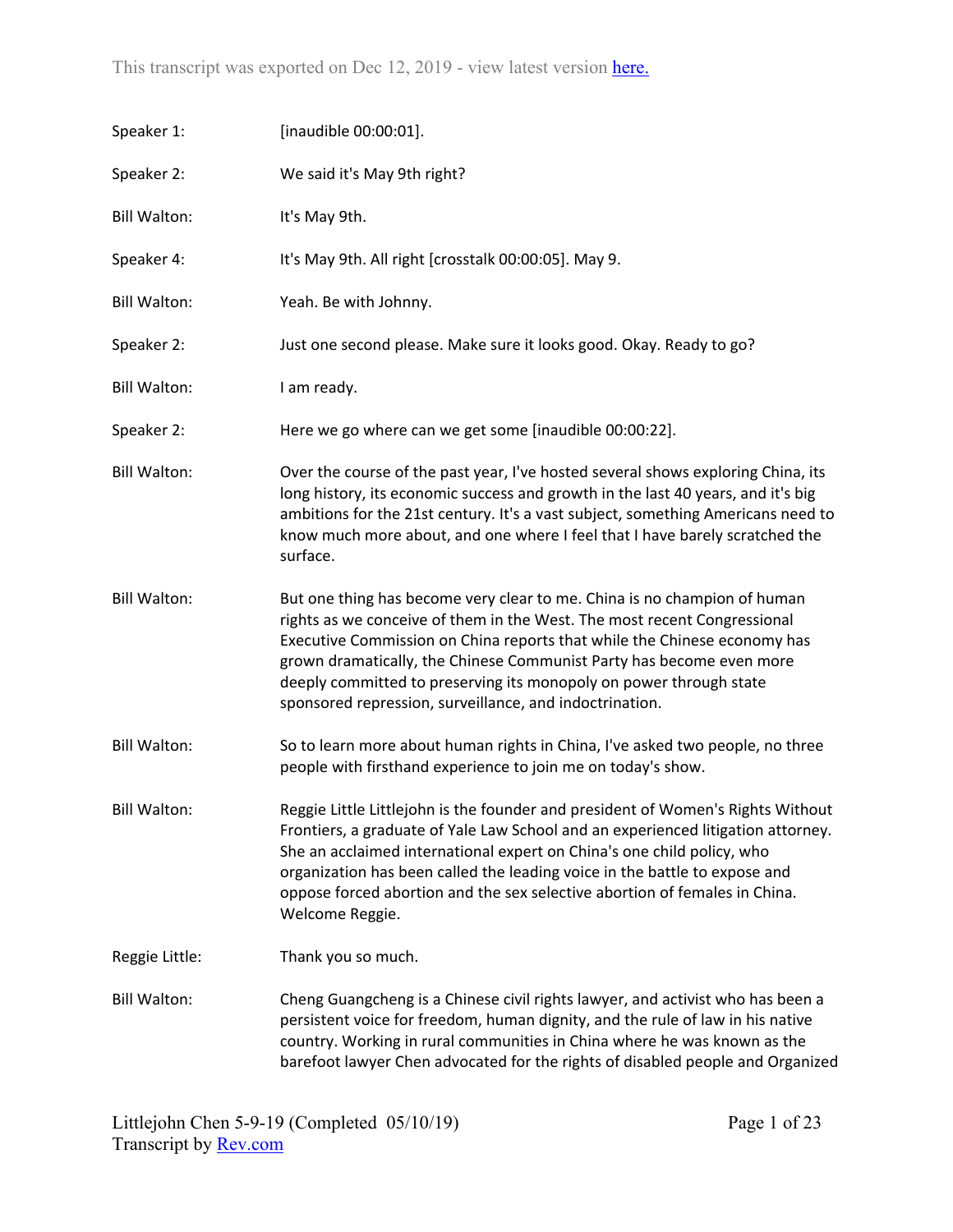Class Action Litigation against the government's violent enforcement of it's one child policy.

- Bill Walton: Blind since his childhood Chin is self taught in the law, his human rights activism resulted his imprisonment by the Chinese government for four years, beginning in 2006 after his release, he remained under house arrest until his escape from confinement in 2012, whereupon he came to the United States where he is now a distinguished fellow at Catholic University's Center for Human Rights. Welcome Chen.
- Guangcheng: Thank you. I'm glad to be here at [inaudible 00:02:50].
- Bill Walton: Delighted to have you here. And helping out and assisting and as a fourth voice or third voice in the show is Huchen Zhang, through senior editor of the China branch for the Voice of America, who will be helping interpret for Guangcheng, and we'll also have some points of view that we want to hear from you, so welcome.
- Huchen Zhang: Thank you. It's an honor.
- Bill Walton: Looking forward to the conversation. Reggie, how'd you get involved in this issue?
- Reggie Little: Well, it all kind of happened because I was a litigation attorney in San Francisco in the 90s, and I represented a Chinese refugee, her case for political asylum in the United States. And she was persecuted as a Christian and forcibly sterilized. And what I mean by that is that-
- Bill Walton: When was this?
- Reggie Little: This was in the mid '90s when I represented her. So this is a while back. So what happened to her is that she, I guess violated the one child policy at the time. She had two children, so she was literally picked up and dragged from her home, held down to table, she was sliced open, her tubes were tied, all of this without anesthesia. And so she had permanent disability because of that.
- Reggie Little: I just remember sitting behind my desk and in San Francisco thinking, here I am living the American dream and there are women on the other side of the world who are getting forcibly sterilized, forcibly aborted up to the ninth month of pregnancy, and so I dedicated my life.
- Bill Walton: Briefly, the one child policy, Guangcheng, the one child policy, what that?
- Guangcheng: [Foreign language 00:04:44].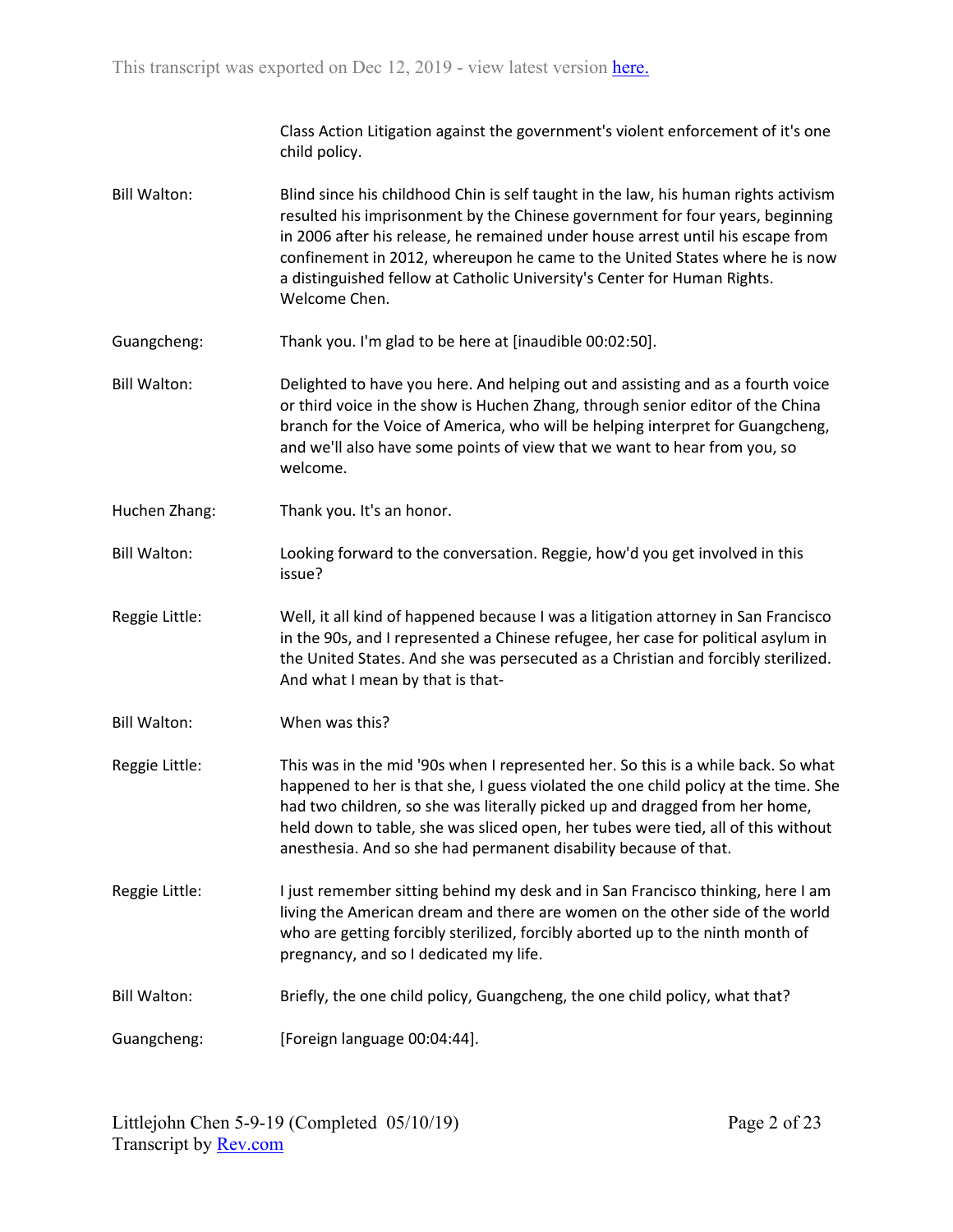| Huchen Zhang:       | The one child policy in China has always be enforced through violence as early<br>as 2005, the Communist Party committees passed indications, past orders,<br>which says forget about law. Let's just do the one child policy.                                                                                                                                                                             |
|---------------------|------------------------------------------------------------------------------------------------------------------------------------------------------------------------------------------------------------------------------------------------------------------------------------------------------------------------------------------------------------------------------------------------------------|
| <b>Bill Walton:</b> | And it was enforced, it was created due because of population control.                                                                                                                                                                                                                                                                                                                                     |
| Reggie Little:      | Right. Under the Mao era, Chairman Mao encouraged women to have babies,<br>about six babies per woman. So when Deng Xiaoping came into power, he said,<br>oh my gosh, you've got this population explosion our hand and just started the<br>one child policy. It started in about 19-                                                                                                                      |
| <b>Bill Walton:</b> | He came in and '76 so that would have been late 70s?                                                                                                                                                                                                                                                                                                                                                       |
| Reggie Little:      | Well it was '79 or '80, depending on one when you want to count it. But it has<br>been enforced with forced abortion, forced sterilization and infanticide since<br>the beginning.                                                                                                                                                                                                                         |
| <b>Bill Walton:</b> | And now that proved to be a problem because of the growing imbalance<br>between boys and girls and this brings us to your issue, Reggie, because boys<br>are perceived as more valuable than girls.                                                                                                                                                                                                        |
| Reggie Little:      | Right. In China, ironically, the Chinese Communist Party does not really take<br>care of his elderly at all. So what the elderly have in China is sons to help them,<br>to live in their old age. And if you have only one kid, people wanted that one<br>child to be a boy, because they felt that they had a choice of either committing<br>gendercide against girls or facing poverty in their old age. |
| Reggie Little:      | At its height, the gender imbalance was 121 boys born for every 100 girls born.<br>And that's led to a situation where there's an estimated 37 million more men<br>living in China than women. And that is leading to human trafficking and sexual<br>slavery and all kinds of other unintended consequences.                                                                                              |
| <b>Bill Walton:</b> | And Guangcheng, this was your issue from the beginning in rural China. You saw<br>this, you were appalled and you took the steps to call attention to it and an end<br>it. Particularly the forced abortions and the, what do you call it, the gendercide?                                                                                                                                                 |
| Reggie Little:      | Yeah, gendercide.                                                                                                                                                                                                                                                                                                                                                                                          |
| Guangcheng:         | [Foreign language 00:07:30].                                                                                                                                                                                                                                                                                                                                                                               |
| Huchen Zhang:       | The Family Planning Law of the Chinese Communist Party, clearly says that they<br>can use force against women, against their family members and that they can<br>use forced abortion, which is clearly a violation of the Chinese country's<br>constitution. But this is what has been going on all of these years. That's why we<br>are fighting this.                                                    |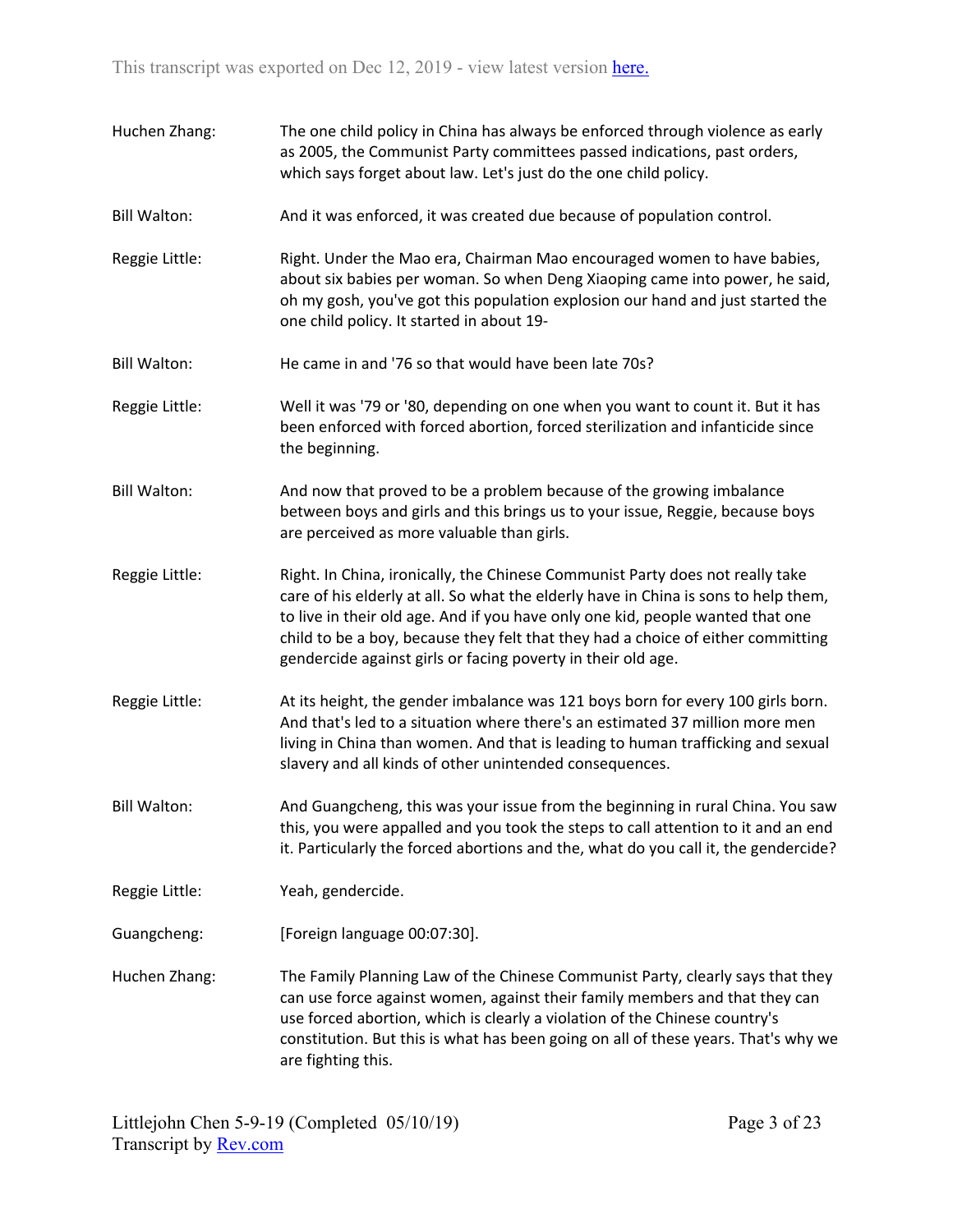Bill Walton: And even though China I guess announced a two child policy, the two child policy really hasn't changed much. I guess my question is you all got involved in this 20 years ago, is it still as pervasive today as it was then? Reggie Little: In terms of the two child policy as Guangcheng said, before they would kill every kid after one, now they kill every kid after two. It doesn't stop forced abortion and it doesn't stop the forced abortion of unmarried women. Reggie Little: I would say that it is less pervasive now than it was 20 years ago. And part of that is ... One of the reasons that the Chinese Communist Party gave to reduce it from a one child policy to a two child policy was international pressure and criticism. And Guangcheng and I have been the ones who've been pressuring the government more than anybody else to end these atrocities. Bill Walton: So there've been some success because of the sacrifice you made? Four years in jail and detention. Guangcheng: [Foreign language 00:09:45]. Huchen Zhang: There has been some progress, but things have now changed fundamentally. The whole system, the whole family planning system is still intact. Reggie Little: That's right. Guangcheng: [Foreign language 00:10:10]. Huchen Zhang: A few years ago now, Communist Party used to send groups to rural areas to grab pregnant women. If they couldn't find them to arrest their family members, even their neighbors. These people would be in jail for a few days, even for a few months. Things like this have improved a little bit. Bill Walton: But cutting through this, it doesn't seem like there's a legal system that prevents this from happening. It seems, we've got to Yale law school right here, it seems to me like this terrible things happening and you've got no course of ... No way to respond. Reggie Little: Something that people in America need to understand is that when our US Supreme Court promulgates a law, the whole nation has to obey it. That's not the case in China. China is much more decentralized than the United States. So that the Chinese government, even Beijing can say we're going to do this, and the provinces still have a lot of autonomy. Reggie Little: And so on the provincial level, on the municipal level, so according to Congressional Executive Commission on China, there are many laws that say you need to forcibly abort women who do not have permission to have babies. And that remains up to this day.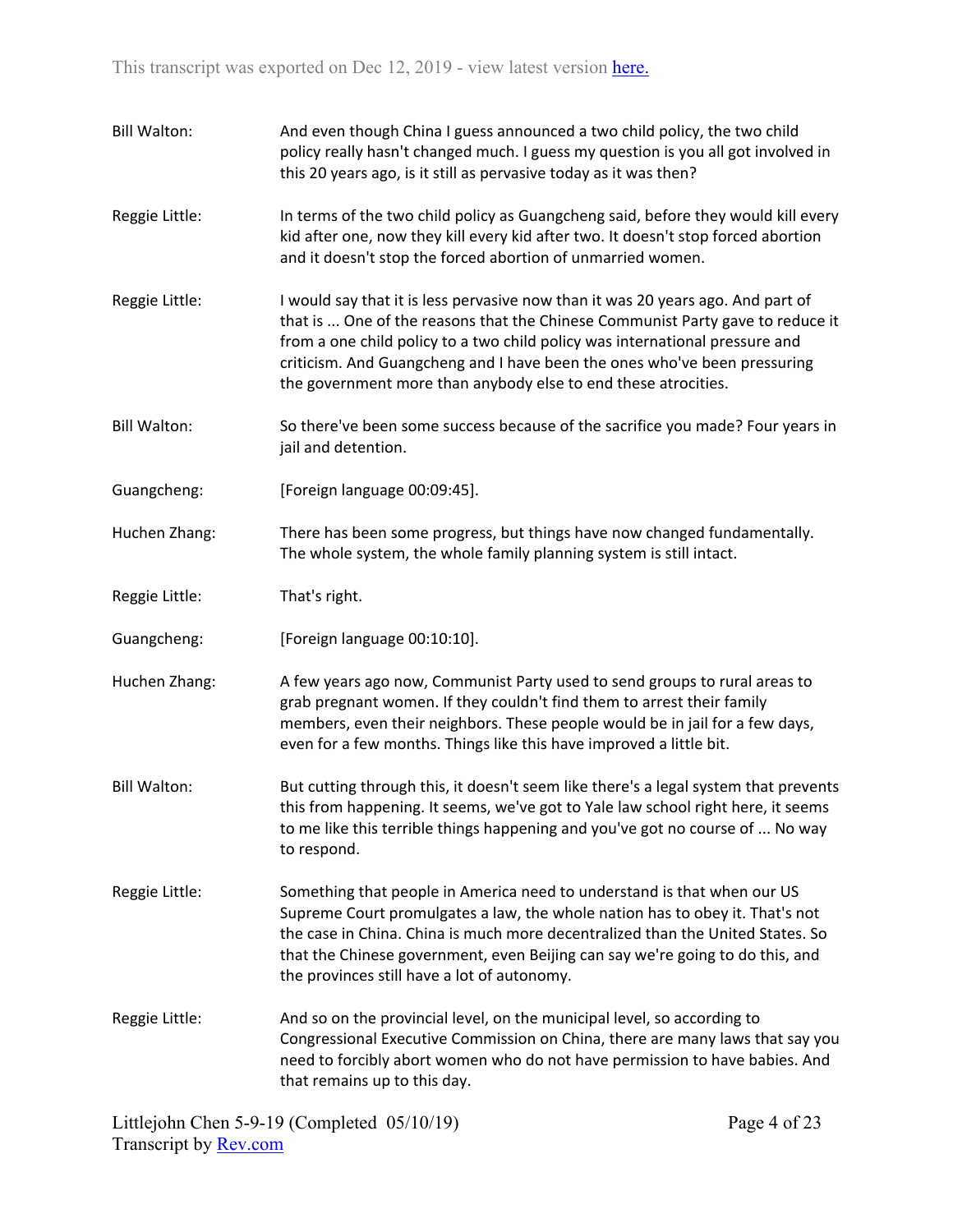- Reggie Little: And if a woman tries to file a lawsuit saying I was illegally forcibly aborted, the courts will not take those suits. They will not hear the case. And a lot of times the lawyer who rules the case will be detained. Bill Walton: Well the question for an American and American that knew this issue, and I would put myself very much in that category is, it seems like the Communist Party control over virtually every aspect of what happens in China is near total. Is that an overstatement? Is that accurate? Reggie Little: I would say this, demographically it makes no sense whatsoever for China to continue with the one child policy, the two child policy, a three child policy any course of population control, because they need more people, right? They have a rapidly aging population. They have a steep decline in their workforce, and they need more people. So why are they keeping this course population control. It's for the reason that you stay? I believe it is social control, masquerading as population control. Because the one child policy or the two child policy, whatever system that they have, whatever number they have touches everyone. Reggie Little: You look at different human rights violations. You look at lawyers that are being
- detained or religious persecution, or the persecution of ethnic minorities. All of these are slices of Chinese society. But the one child policy touches every room, every family in China, and it's a way to control the entire population through intimidation.
- Guangcheng: [Foreign language 00:14:34].
- Huchen Zhang: In reality is not an overstatement to say the Chinese Communist Party controls everything, every aspect of social life in China. Sometimes they couldn't do that because of the backwardness of their science and technology. But it is a fact that if the Chinese Communist Party wishes they could order the police department, the courts to refrain from getting involved in violations of human rights, especially in regard to family planning matters.
- Huchen Zhang: If they tell the courts, the police to stand aside, they're not stopping these violations of human rights.
- Guangcheng: [Foreign language 00:15:30].
- Huchen Zhang: In 1992, the Chinese Communist Party issued orders through it's propaganda department telling the media not to report any violations in the course of enforcing family planning laws. So in 1995 Guangcheng and some friends went to a media reporter who told him sorry, we can't do anything. We can't publish anything on family planning matters.
- Guangcheng: [Foreign language 00:16:53].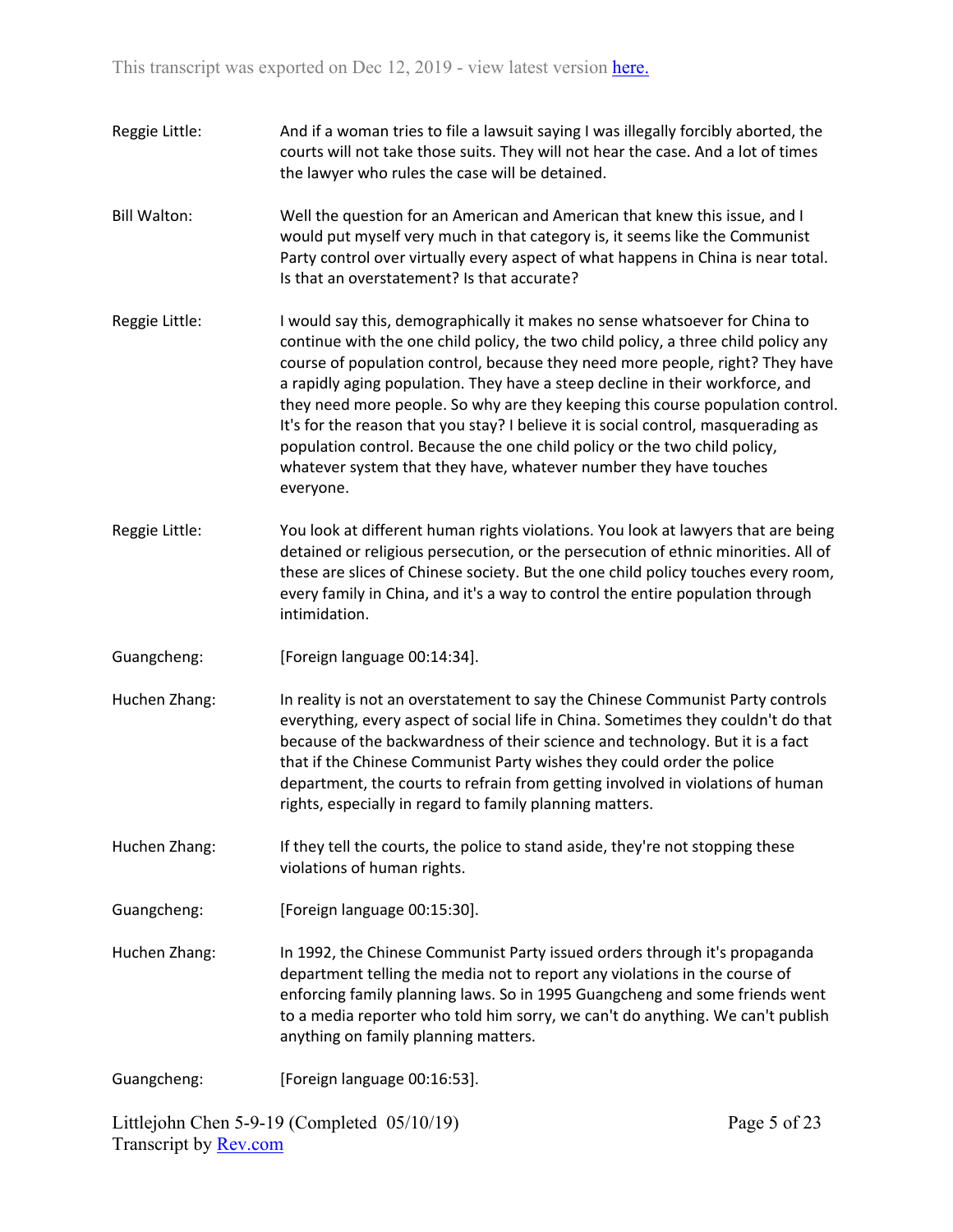- Huchen Zhang: In fact, the Chinese Communist Party has kidnapped the Chinese government and the Chinese people. This is not a normal state of governance. What is understood in the West in regard to government is not the same in China.
- Bill Walton: The system of government, but also think the ... I want to get into this notion of what we define human rights as. I think there's a very different conception of human rights here in the United States than the Chinese Communist Party claims as a human right in China. I read something about the four freedoms or something where one of them for example as your right to obey the Communist Party. And you're right to agree that everything that President Xi says is accurate. So you have a right to obey, but those are not what we would think of in the West as human rights, Reggie.
- Reggie Little: Well in the West, like in the United States, the United States was founded by people who believe in God. And they said that we find these things self evident that people have unalienable rights. They're unalienable because they come from God, and that no government has the right to abrogate these rights. So violate these rights.
- Reggie Little: Now in contrast, the Chinese Communist Party is officially atheistic, and they believe that ... Basically they put themselves in some ways in the place of God. They believe that they're the one who defines human rights. And if they decide to give somebody a right, then they have a right. And if they decide to take the right away, then they don't have the right, because they're the ones who decide what rights people have.
- Bill Walton: So the authority not from God, from the state.
- Reggie Little: Exactly. And that makes everybody sort of an appendage of the state.
- Bill Walton: Huchen, what's your view on this? You're a close observer of this through Voice of America, how would you characterize this [crosstalk 00:18:55]-
- Reggie Little: Well, the concept of human rights interpreted by the Chinese government, is totally different from what we think and what were used to in the west. They stress the most important aspect of human rights is the right to survive. If the Chinese people survive, then they have human rights. It's ridiculous. They do not believe you have the right to think freely, to speak freely. They think if you think differently, if you voice dissent, you're an enemy of the Chinese Communist Party. As bad as that. It's a crime to say different things other than the Chinese Communist Party, to post comments on the Internet. So basically they put a tape on your mouth.
- Bill Walton: Well there is something like 500,000 Internet police based in and around Beijing?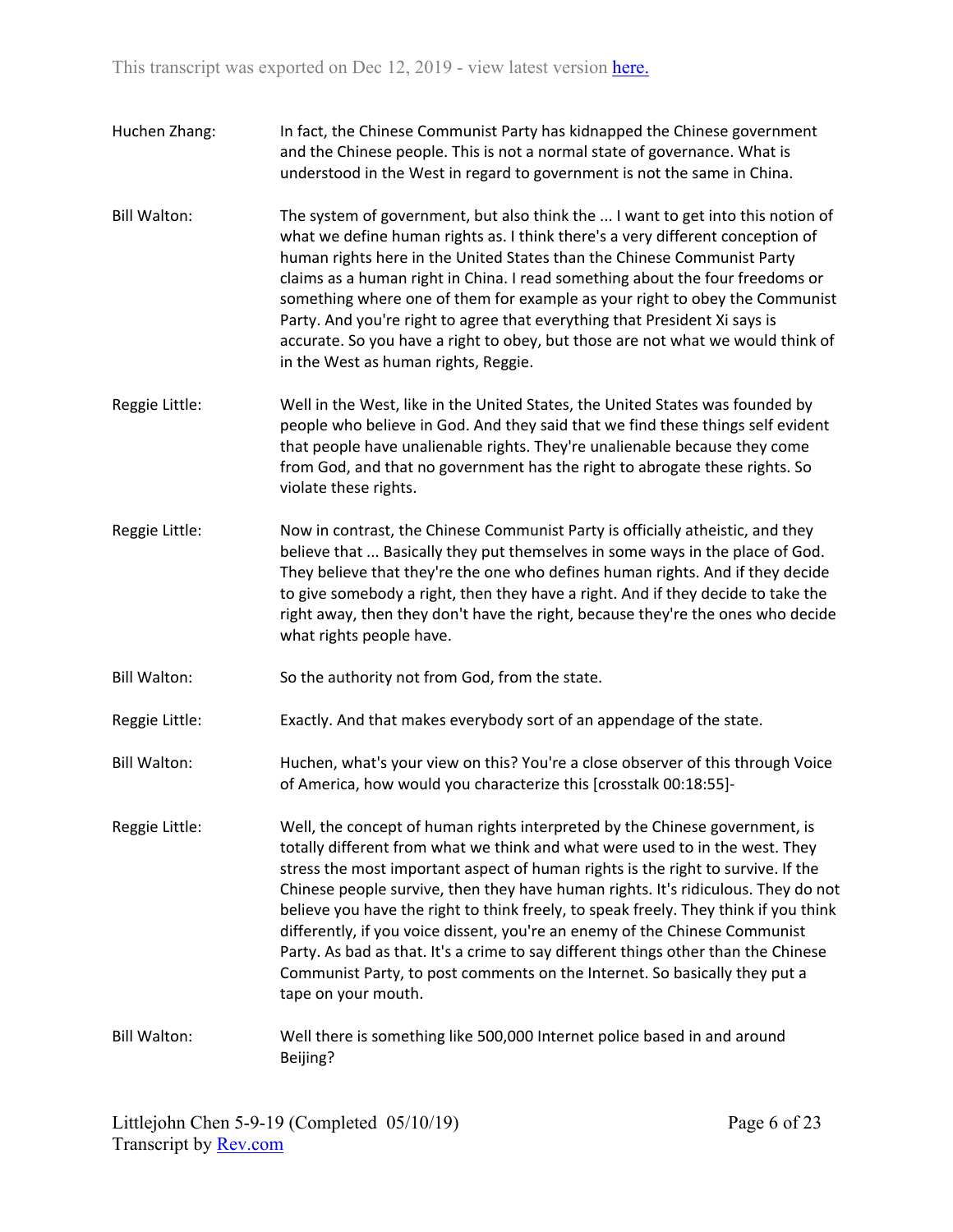- Reggie Little: Maybe more. Yeah, around Beijing, but over the whole country who knows. Millions. And they all get paid 50 cents.
- Bill Walton: There was a phrase for those. 50 centers, for their comments on ... I've read a few YouTube comments from 50 centers, so welcome to the show.
- Huchen Zhang: Hope they get a raise.
- Reggie Little: Right. The two cents yeah.
- Bill Walton: They may get a dollar through this one. You're an extraordinarily courageous man to step up and take on these issues when you're in your 20s, and you paid the price for it. How many other people are there like you in China if these abuses are so pervasive. Is there an undercurrent of resistance in the country?
- Guangcheng: [Foreign language 00:21:29].
- Huchen Zhang: The resistance has always been there. And with the development of social media and the Internet, people in China are now understanding, are now knowing more and more about the international society, about human rights and democracy. Therefore the resistance is becoming bigger and more vigorous. That's why the Chinese Communist Party is spending enormous amount of money maintaining social stability. And these days they don't dare even to let the outside world know how much money have they spend on maintaining social stability.
- Reggie Little: You had asked if there's other people like Guangcheng in China, and the answer is no. I mean he is one of a kind. I would not disagree with anything that they just said in terms of the resistance is building because, there are more and more people knowing it through the Internet.
- Reggie Little: But I will say that finding somebody who will stand up to the Chinese government from Chinese soil is very rare. And he went to jail for four years for doing it. We haven't even talked about how he was under house arrest, how he and his wife were tortured, their ribs were broken. All kinds of horrific things happen to them. And then once he escaped his family was persecuted, tortured horribly. This is what happens to people who dare to expose the atrocities of what's going on in China from Chinese soil.
- Reggie Little: There's one other person that I know of and I don't know what his name is. But someone whose wife was forcibly aborted late term, felt ... He and his wife were so totally shattered by this experience, they decided that they didn't care whether they would die. And so he went and started documenting the forced abortions, forced sterilization or other horrible things that were happening around his area, and got them out to the United States. Then I got a hold of them. That was the basis of my first testimony in the US Congress.

Littlejohn Chen 5-9-19 (Completed 05/10/19) Transcript by **Rev.com**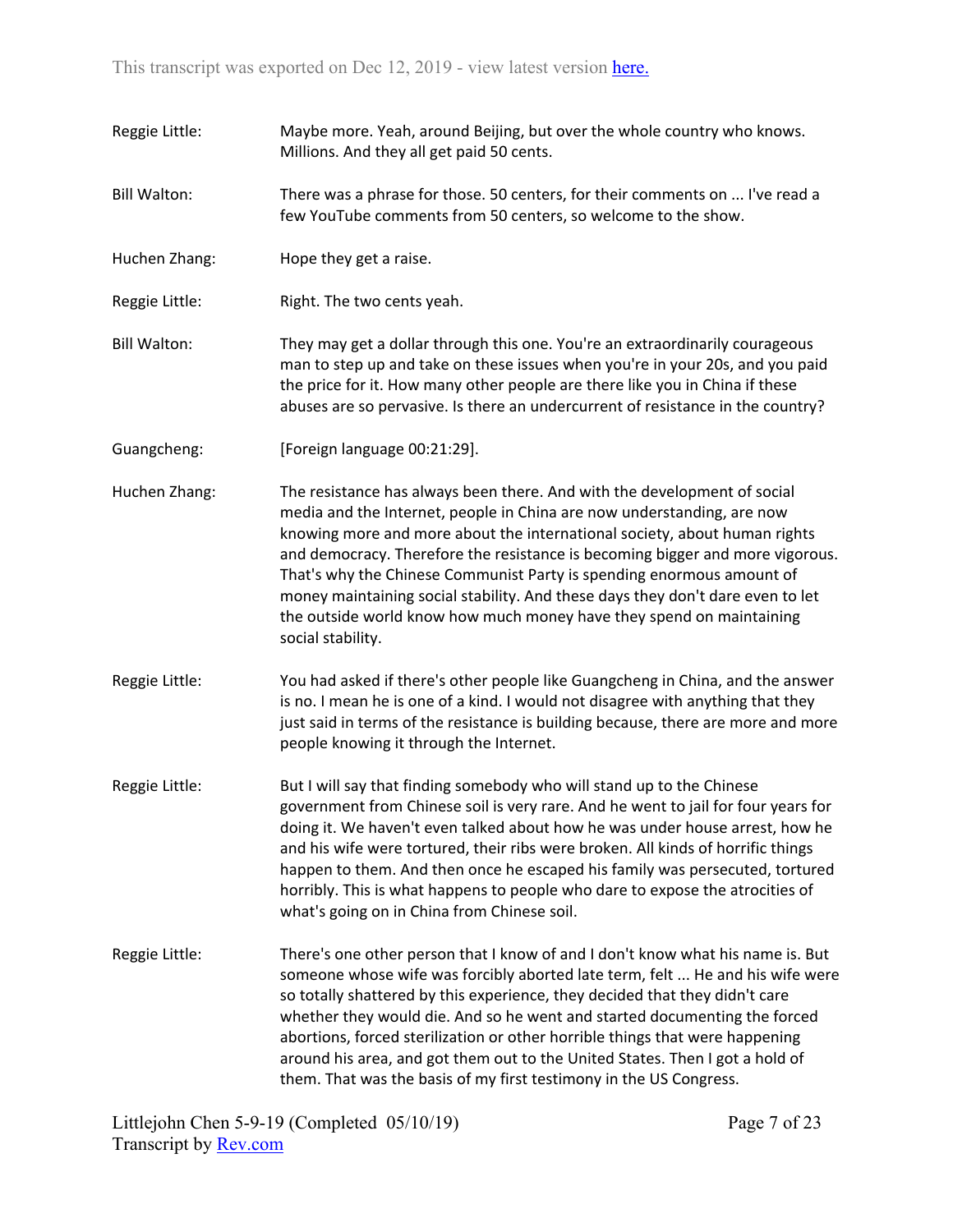- Reggie Little: But that's the point people have to get to. Because anyone who accuses the Chinese government of a human rights violation from Chinese soil will be heavily persecuted and their families and neighbors. And they have to get to the point where they just feel like they don't care whether they live or whether they die, they're just going to tell the truth.
- Bill Walton: Well, Guangcheng has made the point also that a lot of the people have been forced out of the country. I think the view is if you're going to be a dissident, you're not going to stay in China. So the people would not necessarily be in prison in China, but they've been exiled.
- Guangcheng: [Foreign language 00:24:27].
- Huchen Zhang: Actually, there have been only a few people who could leave China. Most of the human rights defenders in China still suffer a lot. The Chinese Communist Party spares no ways. Spares no methods to persecute all these human rights defenders. And it is really very, very, very, very hard for these people to withstand all the suffering, both emotionally and physically.
- Guangcheng: [Foreign language 00:25:41].
- Huchen Zhang: Guangcheng says, this is what I went through in China. They treated me with a lot of violence, very harshly, but I was determined not to succumb to those pressures. And they threw me into prison in the of law, so I fought them with what they call their law. And finally, they did not reason with me. They didn't talk about law with me. They just gathered some hooligans in the prison to beat me up. And I suspect several of my ribs were broken when they beat me.
- Bill Walton: Why did they let you live?
- Guangcheng: [Foreign language 00:27:15].
- Huchen Zhang: I can't say they didn't try that. They tried various ways to torture me. Let me give you an example. I suffer from stomach troubles and I vomited quite a bit. So they sent a doctor to see me and he prescribed medicine. And it so happens that I started medicine as well and I knew if I took his medicine there will be holes in my stomach. In other words, I would die.
- Huchen Zhang: Basically the reason that I didn't die reason was because of the attention the whole international society was given to me and people liked me in China. If I died in prison, it would cause an uproar in the international society.
- Bill Walton: Well, we've touched on the infanticide or the gendercide as a real war on women. But what about the status of women generally in China?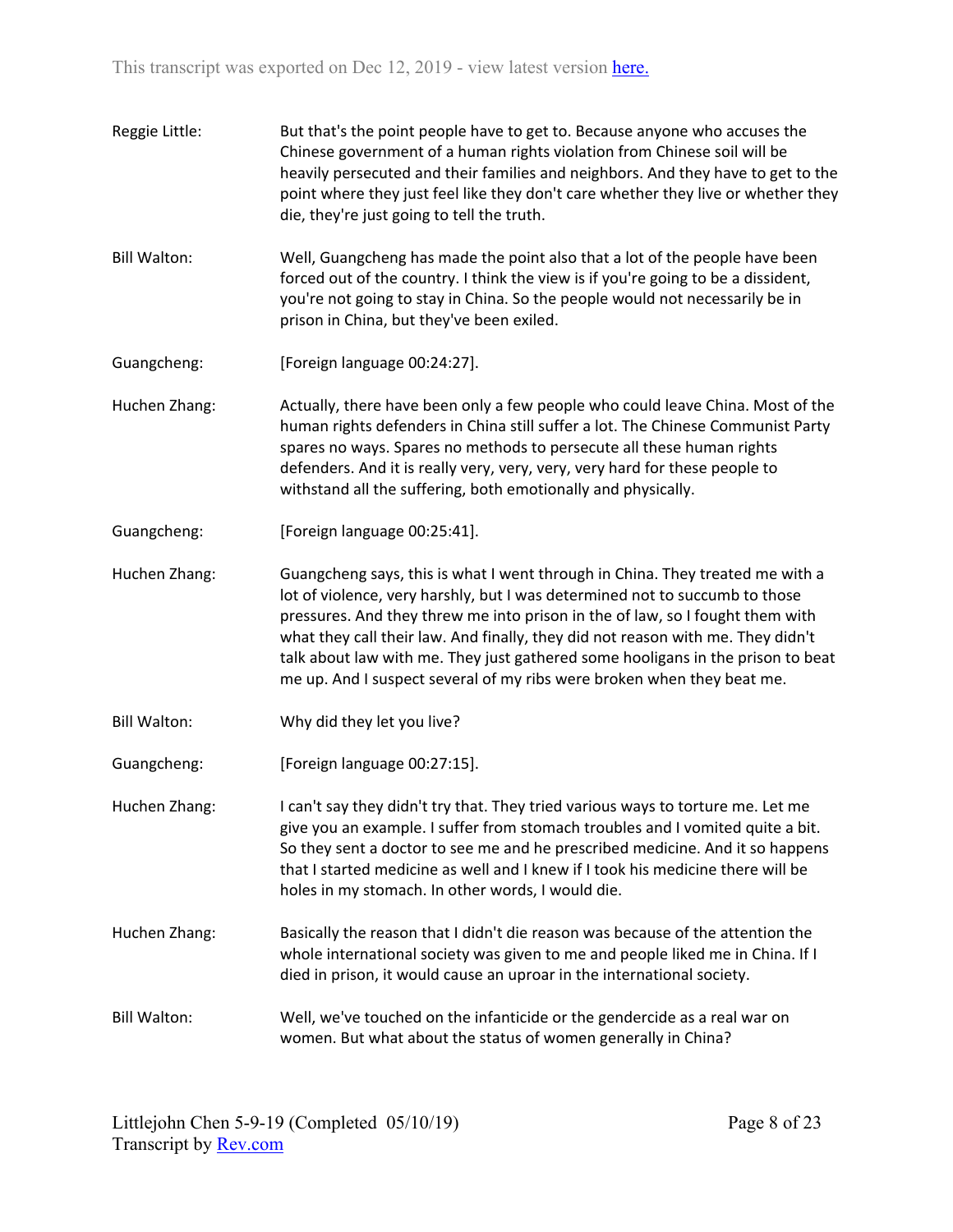| Reggie Little:      | I think that there's a lot of domestic violence in China. And another thing that<br>people don't even think about in terms of the one child policy, the hidden<br>victims are widows. So we're dealing with gendercide in the beginning of life,<br>and then widows at the end of life. Because of the one child policy, the<br>population has gone down and now the elderly population has zoomed up and<br>the suicide rate among elderly has zoomed up 500% in the last 20 years in<br>connection with the one child policy. |
|---------------------|---------------------------------------------------------------------------------------------------------------------------------------------------------------------------------------------------------------------------------------------------------------------------------------------------------------------------------------------------------------------------------------------------------------------------------------------------------------------------------------------------------------------------------|
| Reggie Little:      | China has the highest female suicide rate of any country in the world. And in the<br>Chinese countryside, we have three times the number of women as men killing<br>themselves. So                                                                                                                                                                                                                                                                                                                                              |
| <b>Bill Walton:</b> | And it seems like this whole  One of the aspects of this is a real dismantling of<br>traditional Chinese culture.                                                                                                                                                                                                                                                                                                                                                                                                               |
| Reggie Little:      | That's right.                                                                                                                                                                                                                                                                                                                                                                                                                                                                                                                   |
| <b>Bill Walton:</b> | I mean, the civil society, the family, taking care of the elders. I mean, the<br>Communist Party has really destroyed the fabric of the traditional society.                                                                                                                                                                                                                                                                                                                                                                    |
| Reggie Little:      | Yes. Because in traditional society, a farming couple, like in the rural areas<br>would have a lot of children and they would have a lot of children. And then<br>when the original couple of got old, the extended family would help them in<br>their old age, and they venerated the elderly.                                                                                                                                                                                                                                 |
| Reggie Little:      | And now with the one child policy, you'll get a situation where you have a<br>couple, each of them is an only child, they have to support four parents, eight<br>grandparents themselves and their one child or their two children. And they just<br>can't do it financially. So the elderly are just being abandoned and they are<br>killing themselves.                                                                                                                                                                       |
| <b>Bill Walton:</b> | So the net effect of this is that, I mean, you think about the extreme of the<br>states, say take 1984. You want to isolate the individual and the individual have<br>no other support. No family, no extended family, no civil society institutions, no<br>religion. It's just you and the state. And that seems like where this is going and<br>has gone. Guangcheng?                                                                                                                                                         |
| Guangcheng:         | [Foreign language 00:31:33].                                                                                                                                                                                                                                                                                                                                                                                                                                                                                                    |
| Huchen Zhang:       | The most severe damage communism has done to China especially the one child<br>policy has done China, is to lose the respect for life, for human life. In old China,<br>people believe people's lives matter. It is as important as the heaven itself. But<br>this concept is gradually fading. This is the worst damage that communism has<br>done to the Chinese culture and Chinese society.                                                                                                                                 |
| Guangcheng:         | [Foreign language 00:33:06].                                                                                                                                                                                                                                                                                                                                                                                                                                                                                                    |
|                     |                                                                                                                                                                                                                                                                                                                                                                                                                                                                                                                                 |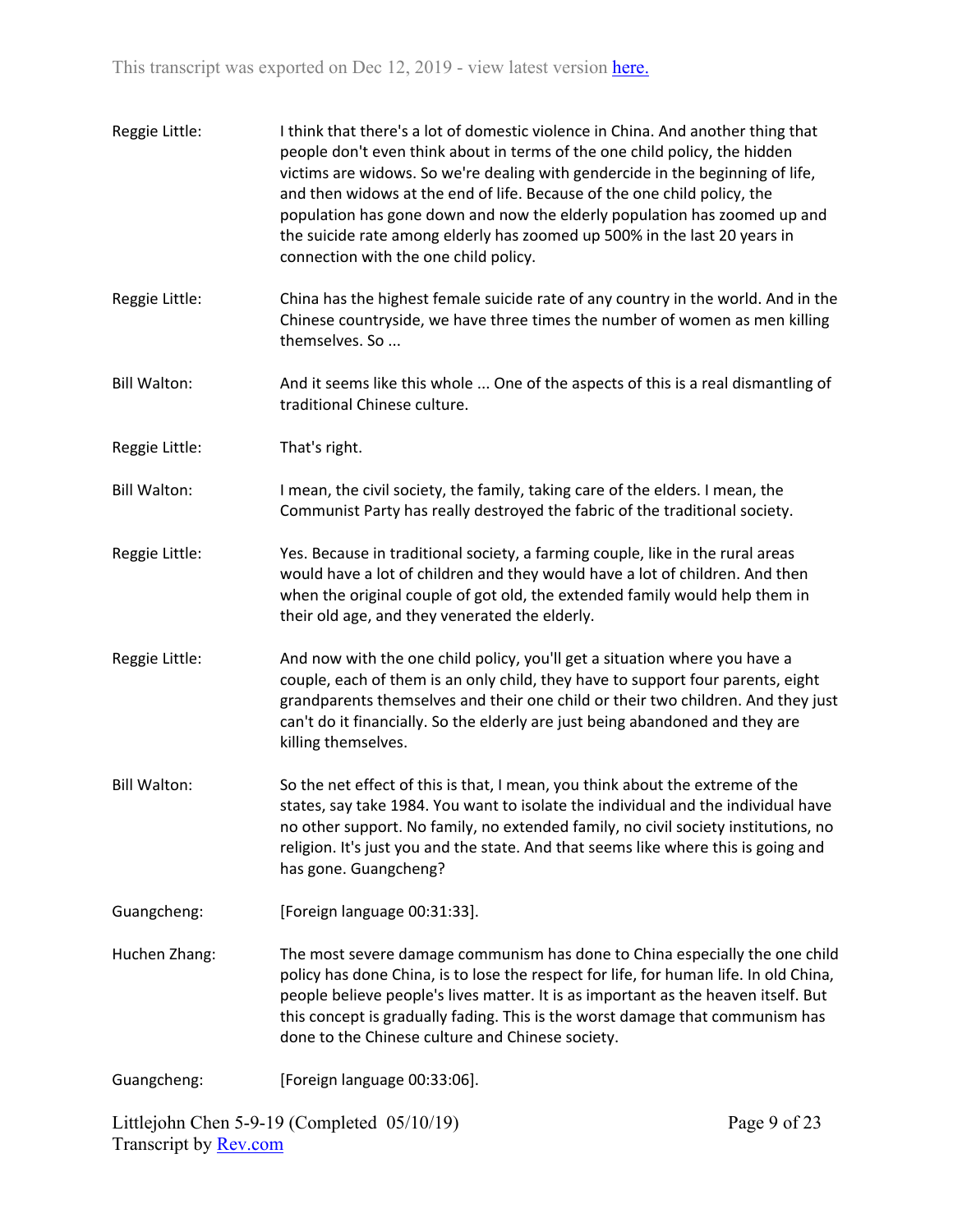- Huchen Zhang: In old China, people believed in religion. They believed there is God up there watching people, watching what you do. But these days because of the rule of the Chinese Communist, people do not believe in God anymore. They don't think God is omnipresent. You can do bad things and still get away with it. You don't care about your next life. You only care about the present, about the benefits of what you are doing to yourself. That's the most fundamental change in Chinese culture after the rule of the Chinese Communist ...
- Bill Walton: This is extremely sobering, because I think as Americans, we thought that in the '70s, '80s, '90s, we opened up the doors to trade and bring people in to do business in China, trade with China. Let the Chinese come here and have Confucius centers and do things like that we would, we'd be creating a western liberal democracy. And it seems like instead of going to towards that, it's gone just the opposite direction.
- Reggie Little: Well yeah. Xi Jinping is possibly the most repressive ruler since Mao-
- Bill Walton: Xi is the current president?
- Reggie Little: The current president-
- Bill Walton: And just made himself president for life while [crosstalk 00:34:50]-
- Reggie Little: He abolished term limits basically. I mean, president Trump joked that Xi Jinping is like king, okay. But it's not funny because if you're president for life, how's that different from being king? I mean, he basically has absolute power and he's gotten himself in a situation that he will have it for the rest of his life.
- Bill Walton: But you say he's ... Okay, so he's grabbed the power, but he's made it ... If anything is worse than what it would it come before.
- Reggie Little: Yes. Huchen would you like to address that?
- Bill Walton: Yeah. Huchen, would you weigh in?
- Huchen Zhang: Yeah. Xi Jinping basically has grabbed power for the rest of his life, which is very, very dangerous. He has no check and balances on him, and the worst of all, he has a whole bunch of lieutenants around him who tell the Chinese people, he is the greatest leader in the Chinese history. Even greater than Mao Zedong, even greater than Deng Xiaoping, and all the Chinese people are urged to study Xi Jinping's thoughts, his speeches, his quotations. And there's real danger that China will plunge into a second cultural revolution.b

Reggie Little: Absolutely.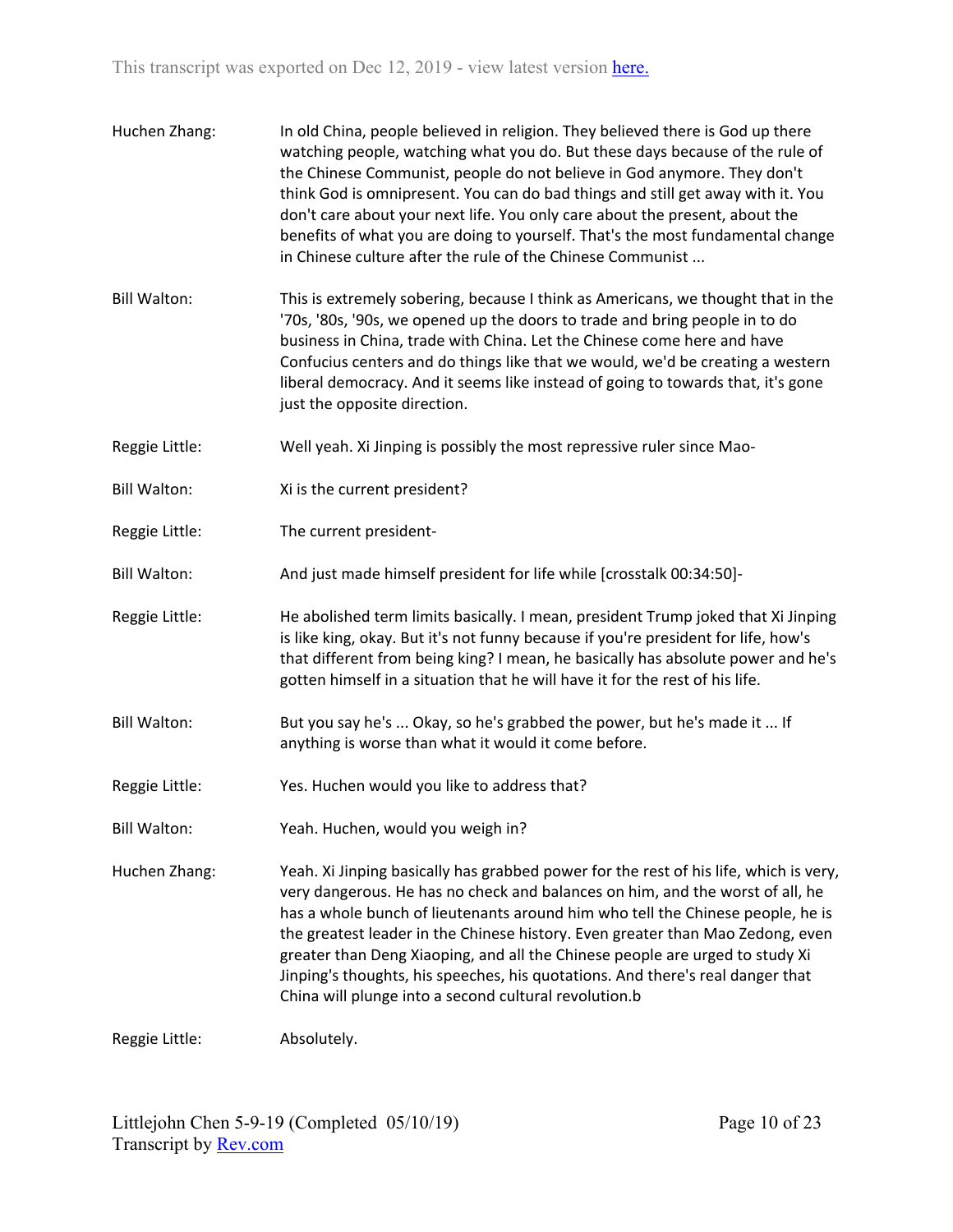Huchen Zhang: People overlook this. They say, well the Chinese nation suffered a lot through the cultural revolution. This cannot happen again. [crosstalk 00:36:21]- Bill Walton: Cultural revolution [crosstalk 00:36:21]- Huchen Zhang: [crosstalk] people is a real reality. It's very possible another cultural revolution will come, and Chinese nation will endure even harsher difficulties, greater sufferings than during 1966 and 1976. Bill Walton: Reggie? Reggie Little: Well, I was going to just add to what Huchen was saying about the people are being encouraged or urged to study, Xi Jinping thought. Well because of cell phones and computers, they're being monitored about whether they are studying this thought. And if they are looking at the wrong things, it can affect ... They have these social credit scores-Bill Walton: Yes. Let's talk about social credit. Reggie Little: The social credit scores, which if you have a high score, you'll be able to do things like travel, borrow money, not be detained. If you have a low social credit score, you can be restricted in terms of your travel. You might lose your job, you will not be able to borrow money. Bill Walton: How is it monitored and what are they monitoring? Reggie Little: One of the things I was just mentioning to begin with that they were monitoring is if you go on the websites where you have Xi Jinping thought and you read his thoughts and you read his speeches, your social credit score will go up. Bill Walton: So they're watching you on the Internet they're watching what pages you're looking at-Huchen Zhang: It's very scary. They know what you are watching and what you are saying, literally. So I have friends telling me at night they open their cell phone and go to certain App and leave it open. And next morning they're working and you tell them you did well last night. You studied for three hours. They know what you are doing. Bill Walton: You said something I find interesting. The Chinese, I think of the Chinese as being very, very, very bright and clever in many ways. And it seems to me like ... You've got a pervasive Communist Party, 27 million surveillance cameras, social credit. It seems to me though the people are going to begin to game the system. I mean how much control can they really exert? And, Reggie, this is ...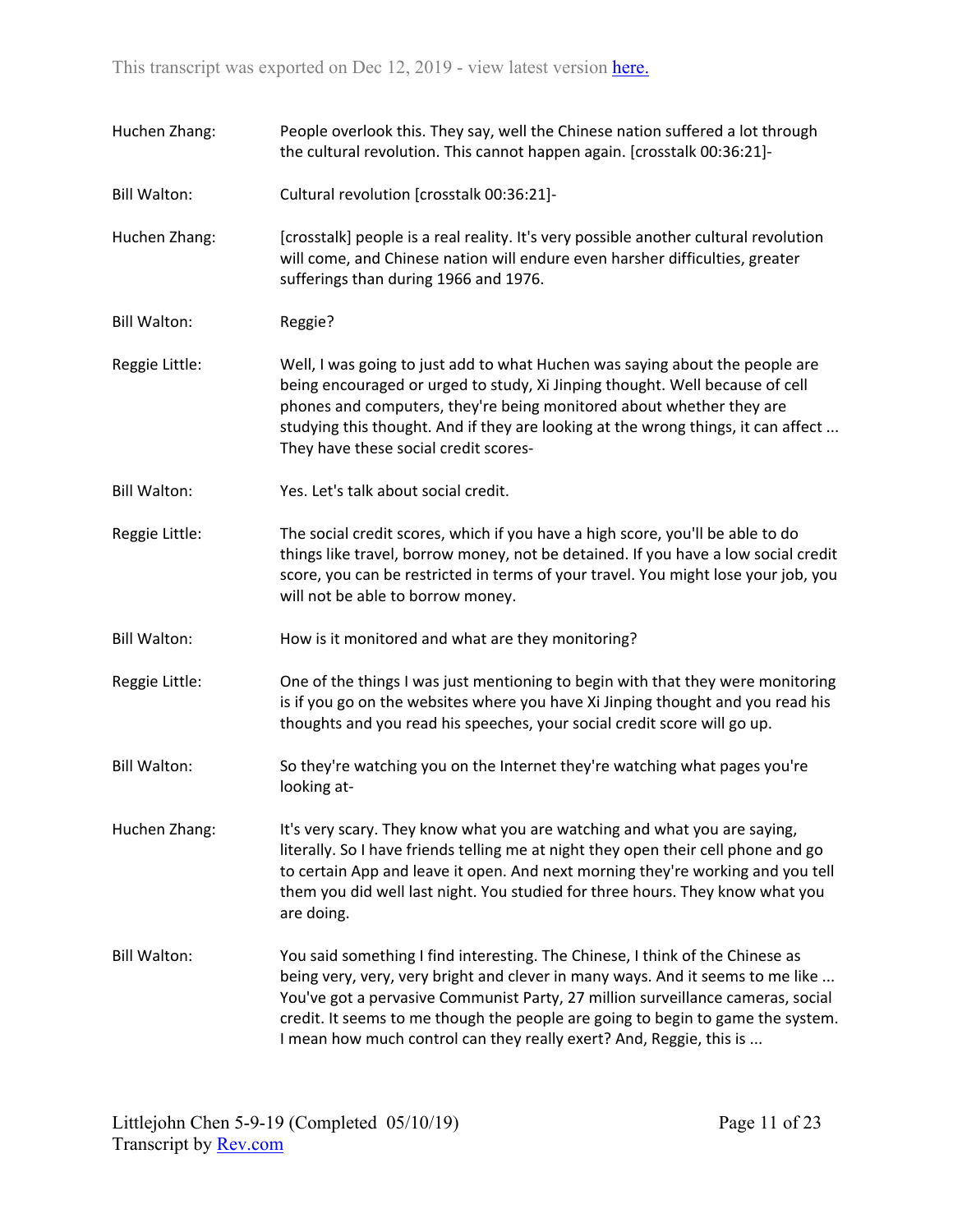- Reggie Little: Well, Huchen is just talking about a way to game the system, which is to leave your App open for all night and then you come to work the next morning. They say, hey, good job. You were up reading Xi Jinping thought all night. But that's not really very effective. It's like you can game the system in a very small way, but you can't game it in such a way that you go off the grid and you're able to just sort of live your life and think your own thoughts.
- Guangcheng: [Foreign language 00:39:23].
- Huchen Zhang: Guangcheng says, one thing that horrifies him is that the Chinese Communist regime is utilizing technology and science that they get from the West to control his own people. He says the Chinese government signed a contract to use nine manmade feather satellites from the West through a company in Hong Kong to control the Chinese people. Especially they use the technology of facial recognition and the movement recognition.
- Huchen Zhang: If any undesirable person goes to Beijing, no matter what kind of clothes he wears, he will be recognized.
- Guangcheng: [Foreign language 00:41:08].
- Huchen Zhang: Since the 1990s, the United States government and some other western governments believed that if the Chinese economy developed is democracy would grow as well. But actually what they have been doing is to help the Chinese Communists to become bigger and stronger and in a better position to control the Chinese people.
- Reggie Little: Right. We thought that we were opening the door to democracy by getting the most favorite nation status ... Although I have to say, that was to me one of the most appalling things is that ... All the way up into the Clinton administration, whether it was a Republican or a Democrat in office, most favorite nation or our trade relationships with China was predicated upon their human rights record. And under the Clinton administration, that became [crosstalk 00:42:34]. Most favored nation from the human rights in China. And so now we have very little bargaining power with them-
- Bill Walton: For years, talking about human rights was off the table.
- Reggie Little: Yeah, right. And so we're dealing with the results of that now. But the whole idea of maybe bringing them in, helping them economically, helping them open up to be more capitalist society, hoping then that that would translate into greater human rights has actually backfired. And what it's done is it's enabled, it is fueled and funded an increasingly totalitarian repressive regime.

Huchen Zhang: That's very very true.

Littlejohn Chen 5-9-19 (Completed 05/10/19) Transcript by [Rev.com](https://www.rev.com/) Bill Walton: Yeah. Go ahead.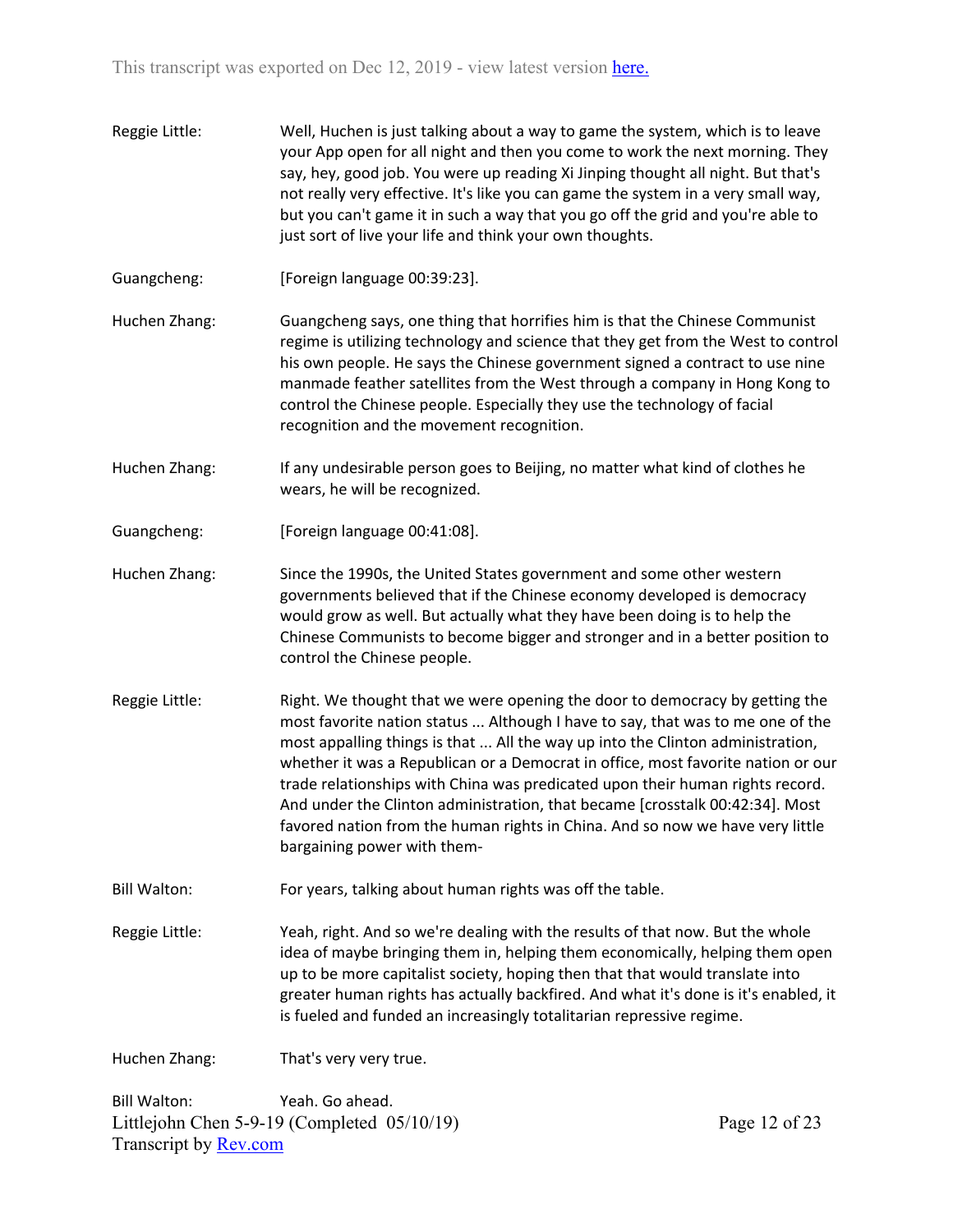| Huchen Zhang:       | The Chinese Communists believe basically western people and their<br>governments are naïve. They're easy to be manipulated, and they're easy to be<br>conceived. Conceited.                                                                                                                                                                                                                                                                                                                                                              |
|---------------------|------------------------------------------------------------------------------------------------------------------------------------------------------------------------------------------------------------------------------------------------------------------------------------------------------------------------------------------------------------------------------------------------------------------------------------------------------------------------------------------------------------------------------------------|
| <b>Bill Walton:</b> | You've been reading my Yahoo chat board, not the YouTube chat board<br>[crosstalk 00:43:35]-                                                                                                                                                                                                                                                                                                                                                                                                                                             |
| Huchen Zhang:       | So, I would say [crosstalk 00:43:38]-                                                                                                                                                                                                                                                                                                                                                                                                                                                                                                    |
| <b>Bill Walton:</b> | That's the comment.                                                                                                                                                                                                                                                                                                                                                                                                                                                                                                                      |
| Huchen Zhang:       | Wake up and open up our eyes. You cannot tolerate evil. You cannot treat evil<br>with kindness.                                                                                                                                                                                                                                                                                                                                                                                                                                          |
| Reggie Little:      | I have a question for Huchen and Guangcheng which is, what would you say<br>about the US China trade deals? Is it right to be hard on them? I mean  And<br>what is the history of China in terms of actually being faithful to their promises?<br>I mean, is it the case that they will make a treaty with the country, the idea of<br>being, oh, well, this country is naïve and we'll make a treaty with them, get the<br>benefit of the treaty knowing that down the line, they're going to actually break<br>their side of the deal. |
| Guangcheng:         | [Foreign language 00:44:40].                                                                                                                                                                                                                                                                                                                                                                                                                                                                                                             |
| Huchen Zhang:       | From the point of view of human rights, most of the Chinese people would<br>support the United States to sanction Chinese government, and especially the<br>Chinese companies. If they do not have the amount of money that they have<br>now, they cannot control the Chinese people indefinitely.                                                                                                                                                                                                                                       |
| Guangcheng:         | [Foreign language 00:45:19].                                                                                                                                                                                                                                                                                                                                                                                                                                                                                                             |
| Huchen Zhang:       | Since the 1990s, the Chinese companies have been stressing the huge market in<br>China, and the Chinese government has been flaunting their orders saying we<br>can buy big things from you, but from the ongoing Twitter war between the US<br>and China, we can tell that the US market is more important than the market in<br>China.                                                                                                                                                                                                 |
| Guangcheng:         | [Foreign language 00:46:29].                                                                                                                                                                                                                                                                                                                                                                                                                                                                                                             |
| Huchen Zhang:       | As the Chinese Communist Party gets stronger over the past some years, past<br>few years, they are doing other bad things in China to it's people including<br>dismantling churches-                                                                                                                                                                                                                                                                                                                                                     |
| Reggie Little:      | That's right.                                                                                                                                                                                                                                                                                                                                                                                                                                                                                                                            |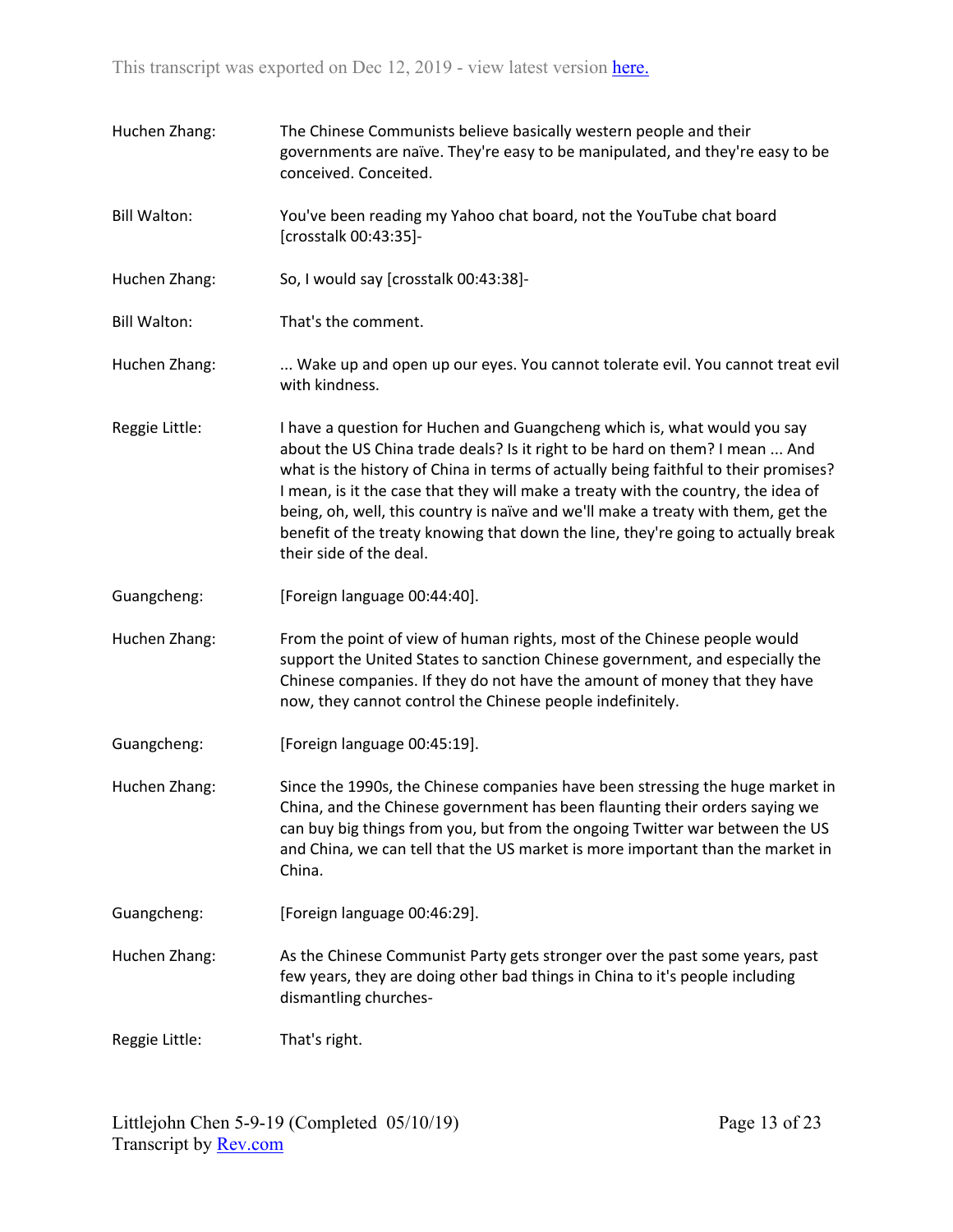Huchen Zhang: ... And disbanding family churches or some people say underground churches. At the same time they have extended their arms to this country. They're spending big money to control the media. And also universities, research institutions do not allow them to say bad things in China. Huchen Zhang: A few years ago I talked about Chinese infiltration and control in this country, and I received a lot of criticism. A lot of them come from US scholars. But now people believe this is indeed what's been happening. Bill Walton: So the control extends not just within China but throughout the world. And-Reggie Little: Oh absolutely. Bill Walton: ... It's pervasive and ... We have in the PR fight, I guess we have Confucius institutes and [crosstalk 00:48:24]- Reggie Little: But the Confucius institutes are propaganda arms of the Chinese government where they're trying ... They give different schools or universities these Confucius institutes, and the university says, okay, this is great. They're all self funded. We can now offer Chinese. But what they're doing also is offering propaganda. Is that correct? Huchen Zhang: That's absolutely true. Guangcheng: Yeah, sure. Reggie Little: Okay. And another problem is that the scholars, the Chinese scholars or the Americans who want to do scholarship in China, a lot of the Chinese departments in universities are partially funded or heavily funded by the Chinese government that can yank your funding if you criticize them and they can certainly yank access. Like if a scholar ... Scholars can criticize China on a number of bases. For example, with respect to the one child policy. You can criticize China on a demographic basis. You could say this is bad for China. Reggie Little: Look at the Asian population. Look at the way that the workforce is flowing. You cannot say you are forcibly aborting people. If you do that, if you step over that line, then a scholar runs the risk of not being allowed back into China. Reggie Little: So they're silencing from the west, the voices of criticism to China, and even freedom of scholarship. Academic freedom is compromised. Bill Walton: Didn't they recently, I to guess they've closed about a 100 Protestant Christian churches, but didn't they also reach an agreement with the Holy See, the Catholic Church that China would now be appointing the bishops, and The Holy See gets veto rights, but that doesn't sound like ...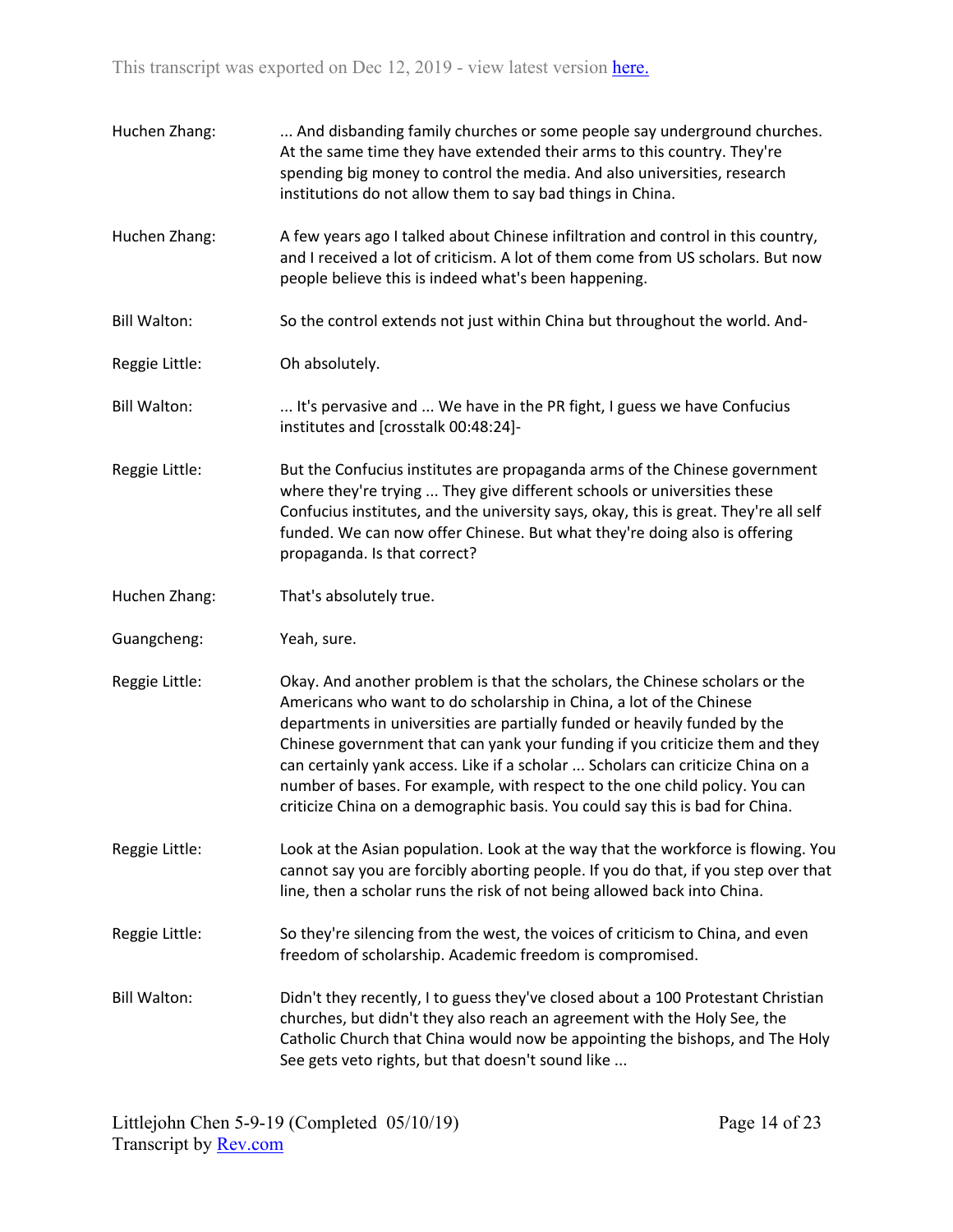| Reggie Little:      | Well, yes. As a Catholic, I'm very, very concerned about this. China and the<br>Vatican came to an agreement, the Catholic said that they wanted to unify the<br>underground church with the official church. But what's been happening is no<br>one has disclosed what's in that agreement, and the Chinese government has<br>been abusing that secrecy by going around to Catholic churches and saying, the<br>Pope says that you need to be shut down, or destroying Catholic shrines. |
|---------------------|-------------------------------------------------------------------------------------------------------------------------------------------------------------------------------------------------------------------------------------------------------------------------------------------------------------------------------------------------------------------------------------------------------------------------------------------------------------------------------------------|
| Reggie Little:      | And the Catholics have undergone tremendous persecution since that<br>agreement, and they can't defend themselves because no one knows what's<br>actually in the agreement.                                                                                                                                                                                                                                                                                                               |
| <b>Bill Walton:</b> | Well, how many Christians are there in China? Is it 10 million-                                                                                                                                                                                                                                                                                                                                                                                                                           |
| Huchen Zhang:       | I've seen a figure that says they're about 200 million Christians in China. We<br>don't know the exact number-                                                                                                                                                                                                                                                                                                                                                                            |
| <b>Bill Walton:</b> | Well that's significant. That's 15%.                                                                                                                                                                                                                                                                                                                                                                                                                                                      |
| Huchen Zhang:       | That includes people [crosstalk 00:51:08]-                                                                                                                                                                                                                                                                                                                                                                                                                                                |
| <b>Bill Walton:</b> | Population is about a billion three so your-                                                                                                                                                                                                                                                                                                                                                                                                                                              |
| Reggie Little:      | Yes.                                                                                                                                                                                                                                                                                                                                                                                                                                                                                      |
| Huchen Zhang:       | $1.4 -$                                                                                                                                                                                                                                                                                                                                                                                                                                                                                   |
| <b>Bill Walton:</b> | Yeah. 1.4.                                                                                                                                                                                                                                                                                                                                                                                                                                                                                |
| Huchen Zhang:       | And I've seen a scholar that says China will become the biggest Christian country<br>in about 20 years.                                                                                                                                                                                                                                                                                                                                                                                   |
| <b>Bill Walton:</b> | So Christianity is growing in China.                                                                                                                                                                                                                                                                                                                                                                                                                                                      |
| Huchen Zhang:       | It's growing despite all the persecution and crackdowns.                                                                                                                                                                                                                                                                                                                                                                                                                                  |
| Reggie Little:      | Or maybe because of the persecution. It's said a lot of the martyrs is the seed of<br>the church. So the Chinese government has knocked down thousands of crosses<br>across China and it's just  There was an incident where they were bulldozing a<br>church and a pastor, his wife and others were trying to stop the bulldozer, and<br>she actually got bulldozed and she was killed by the bulldozer. So she died trying<br>to stop her church from being knocked down.               |
| Huchen Zhang:       | There will be martyrs. There are true believers. There are some other people<br>who I do not believe they are quite sincere when they say they're Christians, but<br>we do believe there are a lot of sincere believers in China.                                                                                                                                                                                                                                                         |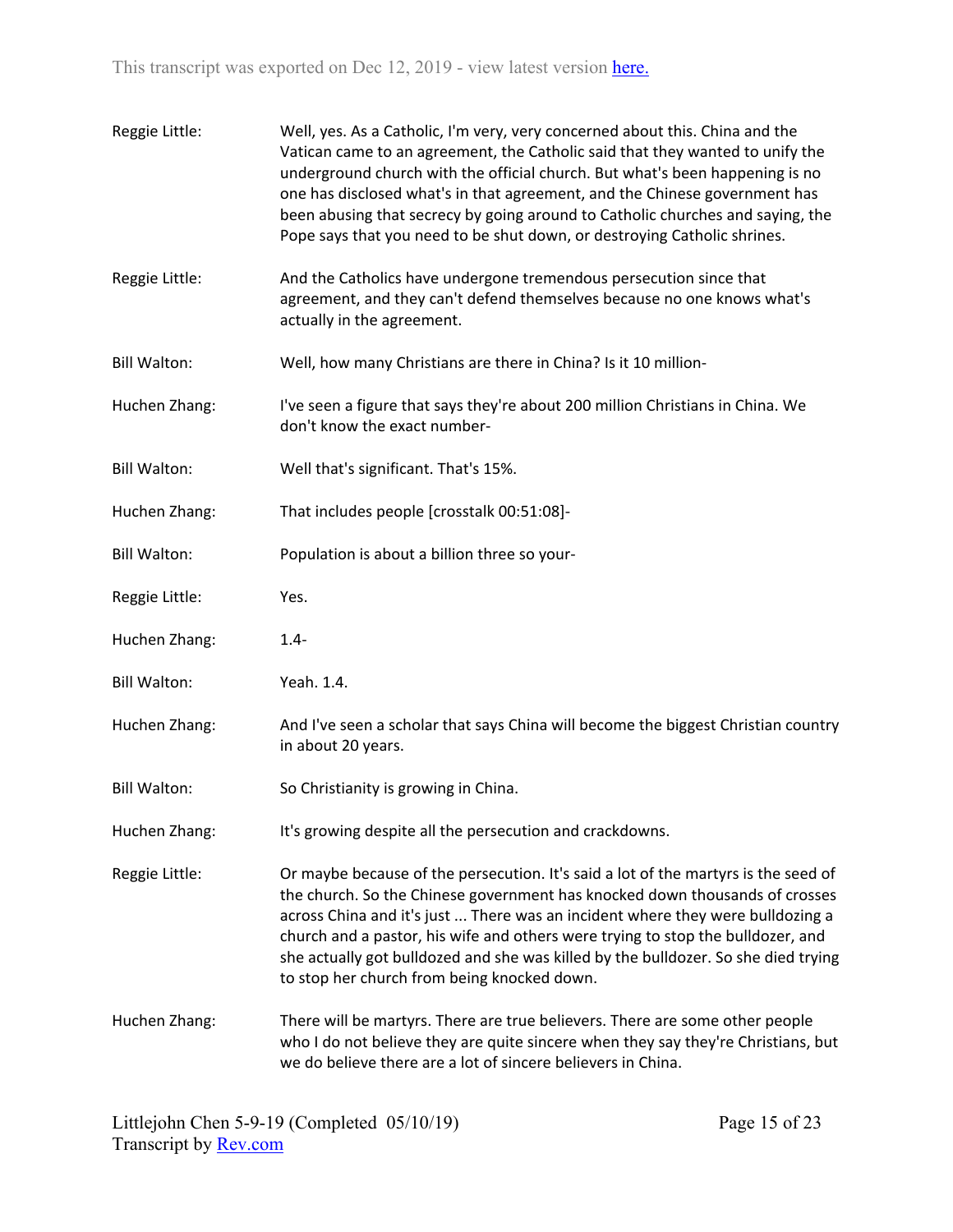- Reggie Little: Absolutely. Because anybody who survived the persecution of China's is a refined, like gold.
- Bill Walton: So there's so much to get into here, particularly the Americans really don't understand or know much about. But in the interest of sort of wrapping this show up before we get onto our next show, but as I'm sure there will be, where do you see this going? I mean, is the Chinese Communist Party vulnerable in any sense? Five years, 10 years, 15 years, where are we in the trajectory?
- Guangcheng: [Foreign language 00:52:54].
- Huchen Zhang: I can surely say that the future of Chian is democratization. How soon and how it will happen depends on how the western countries perceive China and understand China. There are a lot of people in China who do not believe the Chinese government anymore. And the Chinese Communist Party has always controlled the country and its people through two things. One is lies, the other one is violence. Now their lies don't work as well as in the past. So they're resorting more and the more to violence. That means people's resistance will become more and the more fierce.
- Huchen Zhang: The Chinese Communist Party is throwing money everywhere throughout the world. If the western governments should have a clear understanding of what the Chinese Communist Party is doing, and adopt very good policies towards China.
- Bill Walton: That's so well said and I think with that we'll end this conversation. Reggie Littlejohn, Guangcheng and Huchen Zhang. Reggie?
- Reggie Little: I just want to say there is one little note of hope here. 'Cause the whole thing with China [crosstalk 00:55:38]-
- Bill Walton: That's unlike a note of hope.
- Reggie Little: Yes, that's true. But we're inside of China actually saving baby girls and widows. We're the only organization that has a network on the ground inside of China that is able to save these baby girls from gendercide, and these widows from suicide.
- Bill Walton: I have three plugs. One is for you and your organization. Talk about that and where can we find you?
- Reggie Little: Oh, okay. Thank you. My organization is Women's Rights Without Frontiers, and we are an advocacy organization ... I spent years advocating for Guangcheng's release. So I was a leader of the international movement of that. So that was part of our advocacy.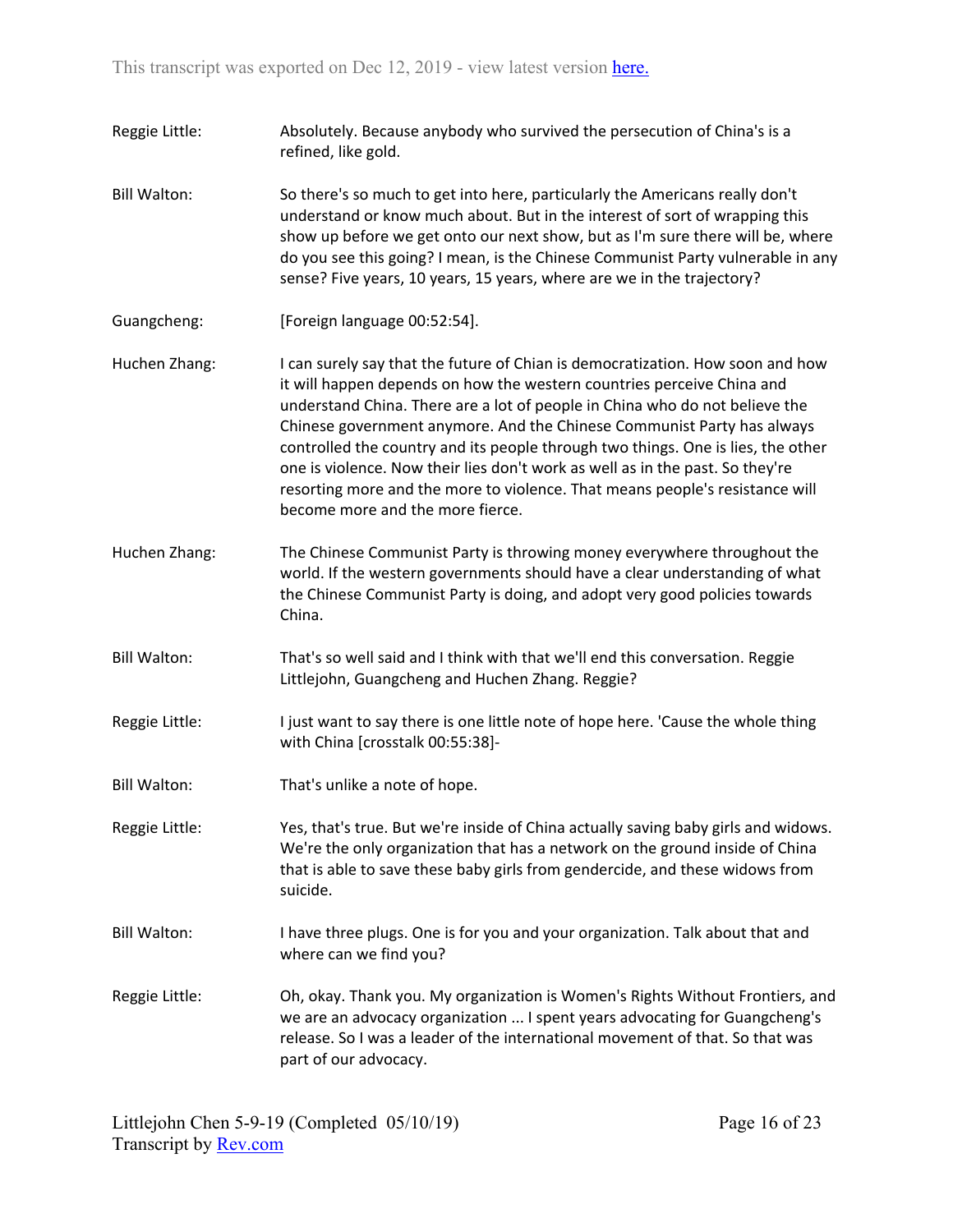Reggie Little: And we also are the main ones who were exposing the truth that China was continuing to forcibly abort women when they were denying it. And then we also have boots on the ground inside of China. We're the only organization in the world that I'm aware of that is actually able to get ... We're inside of China saving baby girls from sex elective abortion, and saving abandoned widows from destitution and possible suicide. So that's what we do. Bill Walton: You're 501(c)(3). Reggie Little: We're 501(c)(3). Nonprofit organization. Bill Walton: And we can contribute to you on your website. Reggie Little: You can go to Women's Rights Without Frontiers and just click save a girl or save a widow and you can contribute to one of those ... Campaigns is the only way that you can actually go to ... Your money will go to the door of a family, of a baby girl or of a widow and actually help them very directly. Bill Walton: Terrific. And then we have a book, The Barefoot Lawyer that the Guangcheng has written. It's a wonderful book. Describes your journey through China, and your imprisonment and your escape and the work you've done since then, and gets into a lot more depth and emotional detail than that we were able to cover on this show. But it's wonderful and I highly, highly recommend it. It's on Amazon. I only Kendall version, recommended it. Bill Walton: Huchen Zhang, thank you so much for joining Voice of America. What we can say about Voice of American and what it's doing in China? Huchen Zhang: Well there's a lot of controversy about what Voice of America is doing in China but that's a long story. Basically we try to reach the Chinese people with news of what's happening in China and in the United States. And Voice of America has been broadcasting to China for 75 years and the more, and I hope this tradition will go on. Bill Walton: Great. Well thank you and thanks for joining me. And this has been a tremendously interesting and hopeful discussion we've had about China and its future. So thanks for joining. Speaker 2: Excellent. Good. Thank you. Reggie Little: Thank you. Guangcheng: Thank you.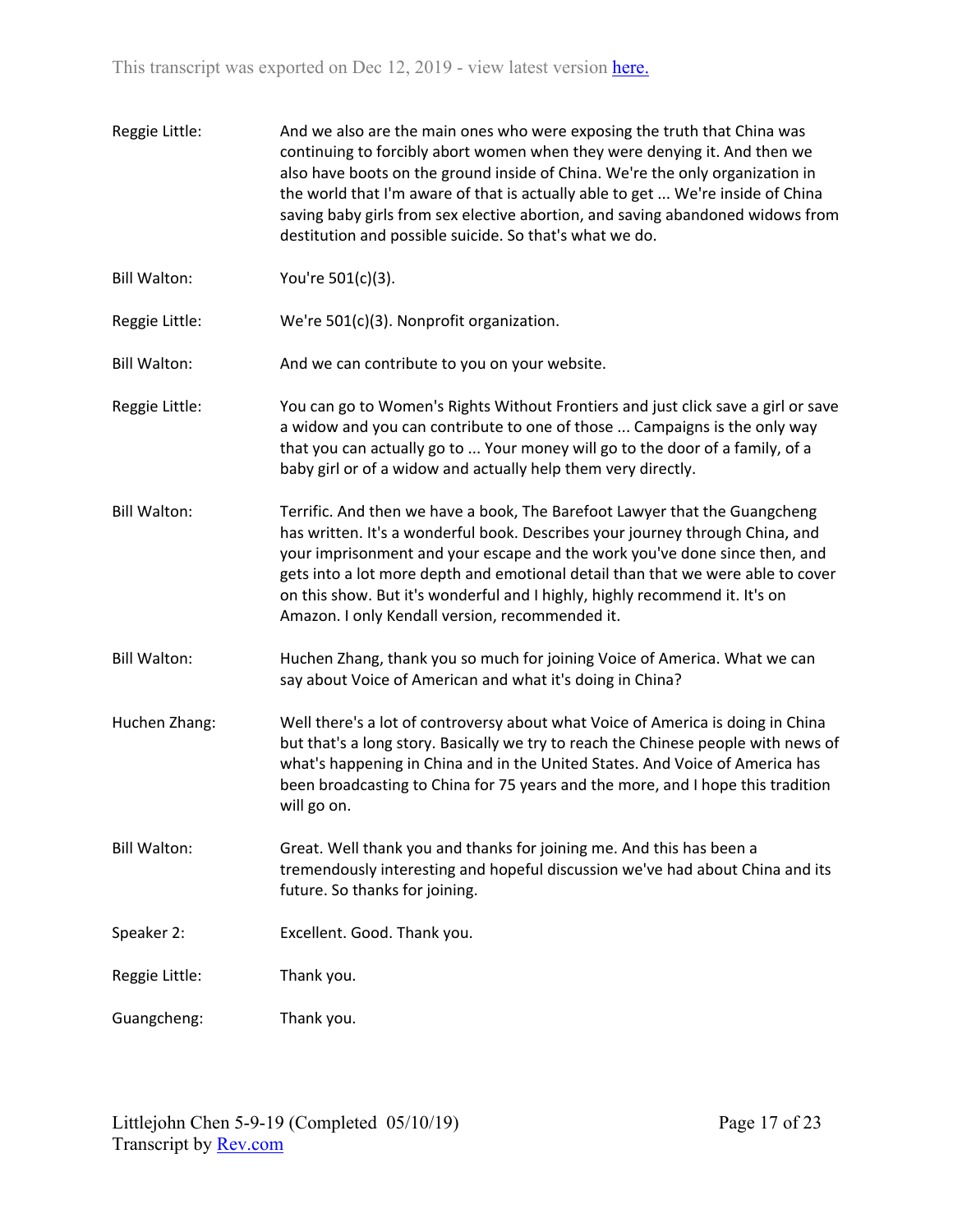| Reggie Little:      | Can somebody get a picture of us here. 'Cause you know what this reminds me<br>of? The first time when Guangcheng appeared on Voice of America. You<br>interviewed him and [crosstalk] together. The three of us together.          |
|---------------------|-------------------------------------------------------------------------------------------------------------------------------------------------------------------------------------------------------------------------------------|
| Guangcheng:         | Yeah, yeah.                                                                                                                                                                                                                         |
| Reggie Little:      | That was amazing. That was like one of the highlights of my entire time as the<br>human rights activist. So I want to get a picture of us with you and or yeah.                                                                     |
| <b>Bill Walton:</b> | We want to get a picture of the set too. Why don't we do it here this way.                                                                                                                                                          |
| Speaker 2:          | Let's see  [crosstalk 00:59:18]-                                                                                                                                                                                                    |
| Guangcheng:         | [Foreign language 00:59:22].                                                                                                                                                                                                        |
| <b>Bill Walton:</b> | Why don't you try this also? Why do we have both of you stand [crosstalk<br>00:59:30]-                                                                                                                                              |
| Reggie Little:      | Okay. Can I get a picture on my camera. [crosstalk] Just the three of us sitting<br>like this here because that's going to be like a mirror of the Voice of America<br>interview. Do you have [crosstalk] how you want this on too? |
| Guangcheng:         | Yeah. I remember that. At that time I'm in Beijing-                                                                                                                                                                                 |
| Speaker 9:          | [crosstalk] look at me. [crosstalk 00:59:47]-                                                                                                                                                                                       |
| Speaker 10:         | Hang on as second. Okay.                                                                                                                                                                                                            |
| Speaker 9:          | People in action. [crosstalk 00:59:59].                                                                                                                                                                                             |
| Reggie Little:      | I'm just trying to get my phone going here. I turned it off.                                                                                                                                                                        |
| <b>Bill Walton:</b> | Wow.                                                                                                                                                                                                                                |
| Reggie Little:      | Yeah, what do you think?                                                                                                                                                                                                            |
| Huchen Zhang:       | Thank you for talking about China. The more people talk about Chian the better<br>it will become for the Chinese people.                                                                                                            |
| <b>Bill Walton:</b> | I felt like we've covered this fairly comprehensively. I fell like for anybody who<br>wants an overview of what's been happening, I think we got right at it.                                                                       |
| <b>Bill Walton:</b> | And the thing that I haven't been able to get because I've had mainly American<br>experts on getting a feel for the Chinese people and the difference-                                                                              |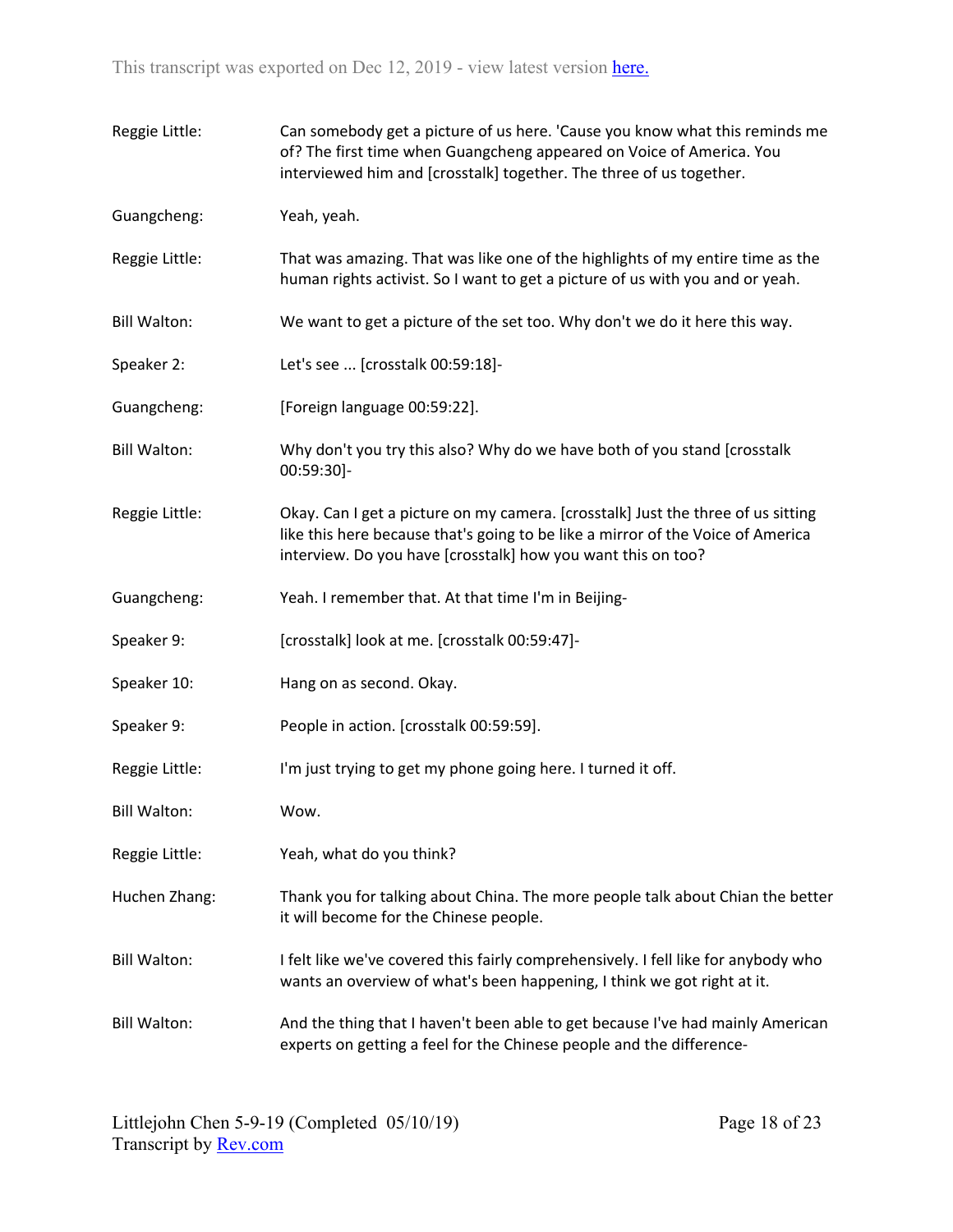| Speaker 9:          | Does it just automatically [inaudible 01:00:51]. Okay. Smile one more time.<br>Okay.                                                                                                                                                                                                                                                                 |
|---------------------|------------------------------------------------------------------------------------------------------------------------------------------------------------------------------------------------------------------------------------------------------------------------------------------------------------------------------------------------------|
| <b>Bill Walton:</b> | Okay. And the optimistic note at the end that most of the Chinese people don't<br>agree with what the Chinese government's doing is encouraging. Because it just<br>is. We got a lot of fights there.                                                                                                                                                |
| Huchen Zhang:       | Yeah.                                                                                                                                                                                                                                                                                                                                                |
| <b>Bill Walton:</b> | So thank you.                                                                                                                                                                                                                                                                                                                                        |
| Guangcheng:         | Thank you.                                                                                                                                                                                                                                                                                                                                           |
| <b>Bill Walton:</b> | Thank you, thank you, thank you. This is great.                                                                                                                                                                                                                                                                                                      |
| Guangcheng:         | Yeah. After [inaudible] public giving me our link, okay?                                                                                                                                                                                                                                                                                             |
| <b>Bill Walton:</b> | We will. We're going to  We've had a happy calling. We've been backed up<br>with shows we wanted to do. Last week, Tuesday, just two days ago, we got a<br>Forbes 400 member sitting in your chair, manages \$100 billion of money. Very<br>controversial. Very contrarian man and he has a lot of ideas I think that you<br>would like.             |
| <b>Bill Walton:</b> | Ken Fisher, he writes for Forbes, and we've got a big backlog of shows that<br>we've been producing. So Kenny will edit this. We'll do it so all of the show is<br>being shot in four cameras. So he'll take each of the shots from the four<br>cameras, pick the best one. We're not going to edit anything from those. I don't<br>see any need to. |
| <b>Bill Walton:</b> | And then we promote this via social media, Facebook and Twitter. And we'll<br>probably push the show out next week or the following week. But I'll get you<br>guys like sooner.                                                                                                                                                                      |
| Reggie Little:      | Great. And we can push it out ourselves.                                                                                                                                                                                                                                                                                                             |
| <b>Bill Walton:</b> | Oh yeah. That's the idea. Everybody's got a network. So what do you think<br>Reggie? You enjoyed that?                                                                                                                                                                                                                                               |
| Reggie Little:      | Absolutely. This whole thing with the Voice of America is actually really<br>important.                                                                                                                                                                                                                                                              |
| <b>Bill Walton:</b> | It's a big problem [crosstalk 01:02:49]-                                                                                                                                                                                                                                                                                                             |
| Reggie Little:      | It's a big problem because the people who are currently at Voice of America are<br>subverting US interest internationally. There are subverting them. And president<br>Trump just seems to not really be paying attention to this.                                                                                                                   |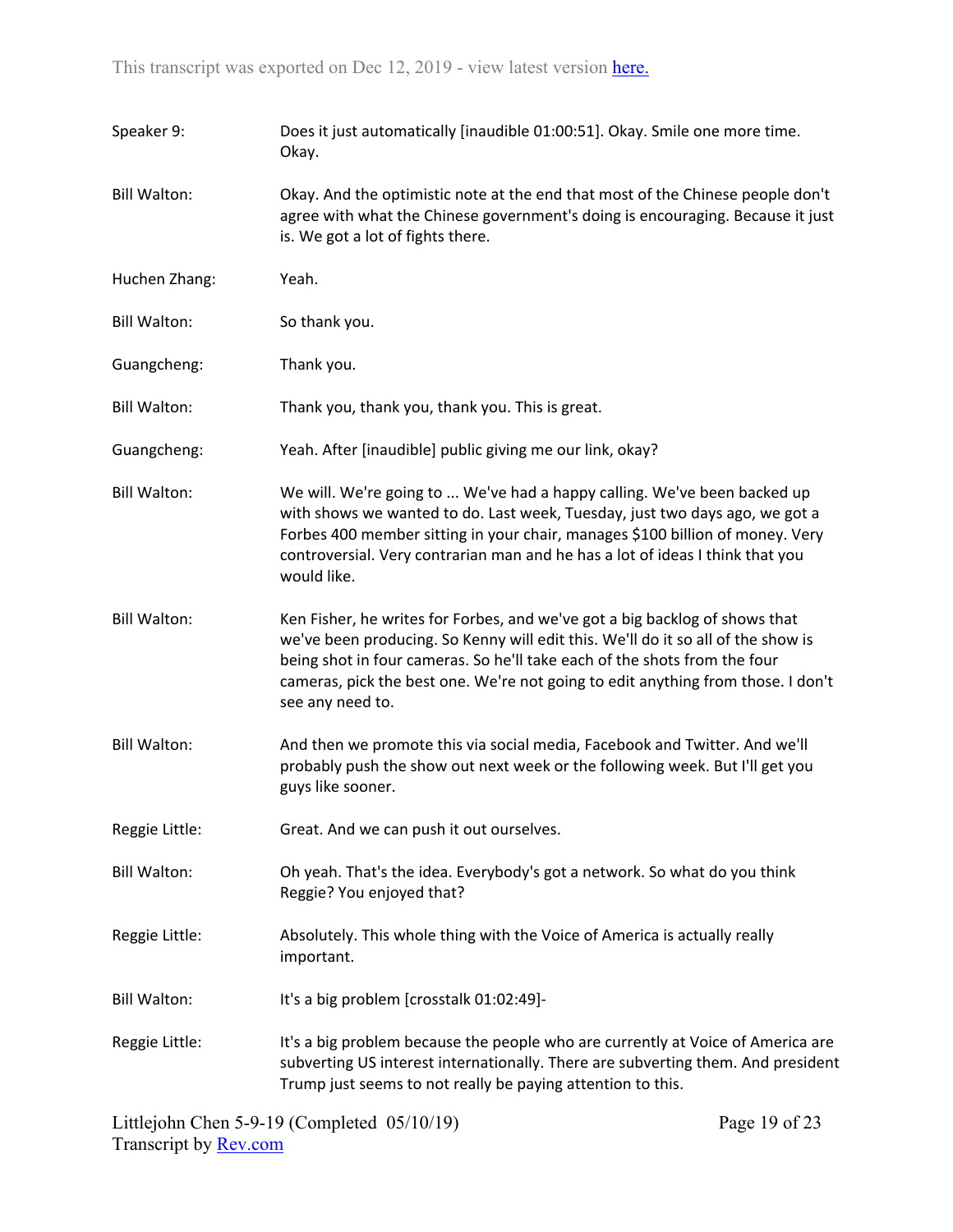| Reggie Little:               | Hillary Clinton. I understand if she had been elected. Two days after elections<br>and she was going to go write [inaudible] Voice of America, it's like, how are we<br>going to use this great tool to promote our agenda. And the Obama holdovers<br>are still at your Voice in America promoting the Obama administration's agenda.<br>A very powerful international broadcaster. |               |
|------------------------------|--------------------------------------------------------------------------------------------------------------------------------------------------------------------------------------------------------------------------------------------------------------------------------------------------------------------------------------------------------------------------------------|---------------|
| <b>Bill Walton:</b>          | Yeah. Well that's the problem Trump has. Is that 98% of the government is<br>resisting him-                                                                                                                                                                                                                                                                                          |               |
| Reggie Little:               | Right, exactly. It's amazing what he's been able to do.                                                                                                                                                                                                                                                                                                                              |               |
| <b>Bill Walton:</b>          | And it's true. V of A is true in the EPA is true in the Justice Department and<br>labor, especially labor. They're going to out wait him.                                                                                                                                                                                                                                            |               |
| Huchen Zhang:                | Yeah, we'll see if he gets his second term. If he does it, things might become a<br>little bit smoother.                                                                                                                                                                                                                                                                             |               |
| <b>Bill Walton:</b>          | I think he's going to get a second term.                                                                                                                                                                                                                                                                                                                                             |               |
| Reggie Little:               | I do too. And it's true in that way.                                                                                                                                                                                                                                                                                                                                                 |               |
| <b>Bill Walton:</b>          | I think he's going to get a second term.                                                                                                                                                                                                                                                                                                                                             |               |
| Huchen Zhang:                | He will have more time to fight the Chinese Communists. [crosstalk] we're going<br>to pray for all those-                                                                                                                                                                                                                                                                            |               |
| <b>Bill Walton:</b>          | O\at a personal note for me with this show, I tend to find things that I think I<br>ought to be more engaged in. And I did a show on habitats and species a couple<br>of weeks ago. I got very interested in that as a problem we've got to address<br>and the-                                                                                                                      |               |
| Guangcheng:                  | The Communist Party's embassy will call you soon.                                                                                                                                                                                                                                                                                                                                    |               |
| Huchen Zhang:                | He says the Chinese Communist embassy will call you soon.                                                                                                                                                                                                                                                                                                                            |               |
| Reggie Little:               | And say what?                                                                                                                                                                                                                                                                                                                                                                        |               |
| Guangcheng:                  | We'll pay you 50 cents if you-                                                                                                                                                                                                                                                                                                                                                       |               |
| Huchen Zhang:                | [crosstalk] talk about China.                                                                                                                                                                                                                                                                                                                                                        |               |
| Speaker 9:                   | You can get a raise.                                                                                                                                                                                                                                                                                                                                                                 |               |
| Guangcheng:                  | Can we make plans to have lunch?                                                                                                                                                                                                                                                                                                                                                     |               |
| <b>Bill Walton:</b>          | I bet they will won't they?                                                                                                                                                                                                                                                                                                                                                          |               |
| Transcript by <b>Rev.com</b> | Littlejohn Chen $5-9-19$ (Completed $05/10/19$ )                                                                                                                                                                                                                                                                                                                                     | Page 20 of 23 |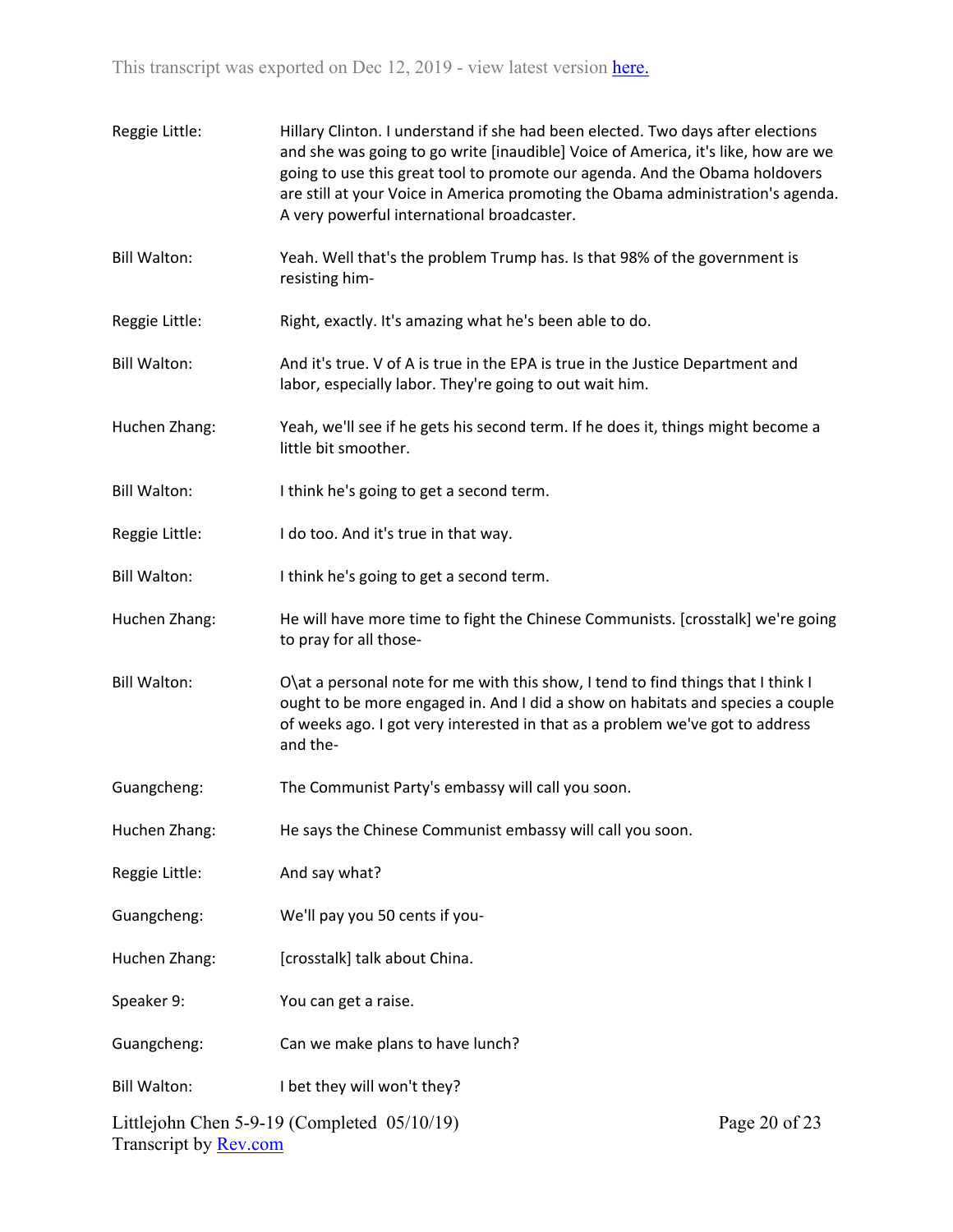| Guangcheng:         | I will invite you to Beijing.                                                                                                                                                                                                            |
|---------------------|------------------------------------------------------------------------------------------------------------------------------------------------------------------------------------------------------------------------------------------|
| <b>Bill Walton:</b> | I'm not going to Beijing.                                                                                                                                                                                                                |
| Reggie Little:      | [inaudible 01:05:01]. Some of what they do [crosstalk] in Beijing. Tell them what<br>they do in Beijing. When when people accept an invitation like that, what<br>happens to them? Tell them.                                            |
| Huchen Zhang:       | They will video tape your hotel room. They will send beauties into your hotel<br>room, try to get in bed with you and to video you-                                                                                                      |
| Reggie Little:      | And then they'll video tape it. And then when you come back they'll use that as<br>like extortion. As like, you better do what we want because otherwise we're<br>going to broadcast this or whatever.                                   |
| <b>Bill Walton:</b> | Is there you still down here?                                                                                                                                                                                                            |
| Speaker 9:          | Absolutely [crosstalk 01:05:30]-                                                                                                                                                                                                         |
| Reggie Little:      | She's here. Yeah. He's saying I'll go with you as long as [crosstalk 01:05:33].                                                                                                                                                          |
| <b>Bill Walton:</b> | Well we were planning to go to Beijing anyway. [crosstalk] that will really not<br>funny if you go. I recognize there's a certain amount of risk in doing things like<br>this, but I just think that's just part of what you have to do. |
| Reggie Little:      | That's right.                                                                                                                                                                                                                            |
| Guangcheng:         | That's the little price you pay for speaking the truth.                                                                                                                                                                                  |
| <b>Bill Walton:</b> | I believe you've got to speak up. Say what you believe what's right and what's<br>wrong.                                                                                                                                                 |
| Guangcheng:         | Yeah.                                                                                                                                                                                                                                    |
| Speaker 9:          | So, how-                                                                                                                                                                                                                                 |
| Reggie Little:      | I agree.                                                                                                                                                                                                                                 |
| Speaker 9:          | We do have-                                                                                                                                                                                                                              |
| <b>Bill Walton:</b> | And you guys are living in  I'm living in the living room [crosstalk 01:06:10]-                                                                                                                                                          |
| Speaker 9:          | [crosstalk] we that identification and how should we identify him? How would<br>he liked to be identified? So like is president, is Reggie president of the<br>Women's Rights Without Frontiers.                                         |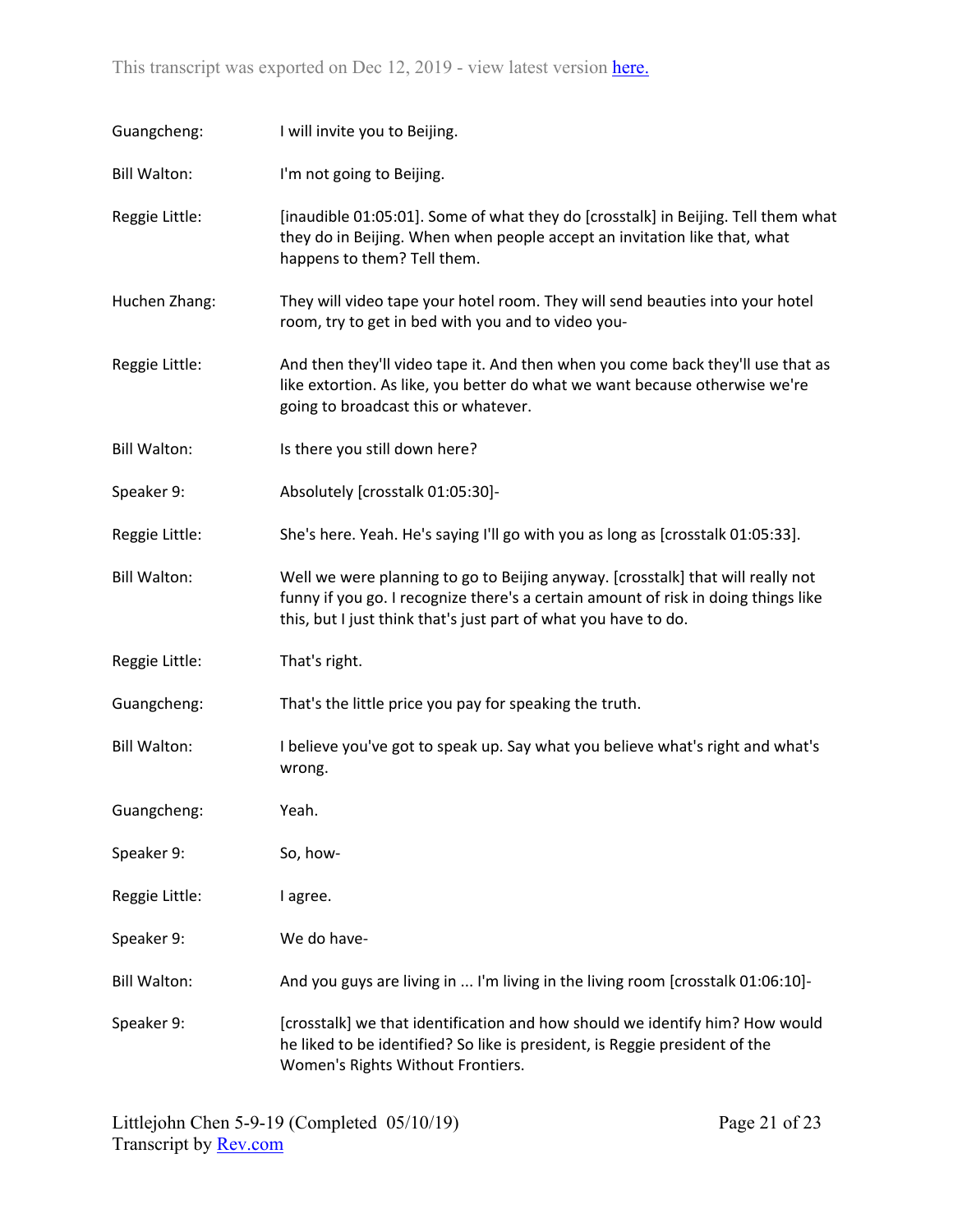| Reggie Little:      | I'm the founder and president.                                                                                                                                                                                                                                                                        |
|---------------------|-------------------------------------------------------------------------------------------------------------------------------------------------------------------------------------------------------------------------------------------------------------------------------------------------------|
| <b>Bill Walton:</b> | So [crosstalk] what do I think?                                                                                                                                                                                                                                                                       |
| Huchen Zhang:       | Human Rights Activist or human rights defender.                                                                                                                                                                                                                                                       |
| <b>Bill Walton:</b> | Screwed up what? We handle it just fine.                                                                                                                                                                                                                                                              |
| Speaker 9:          | Human Rights Activist and human Rights defender?                                                                                                                                                                                                                                                      |
| <b>Bill Walton:</b> | No we were fine. He was giving me [crosstalk] we were good.                                                                                                                                                                                                                                           |
| Huchen Zhang:       | He hopes you can say he's works for the Human Rights Research Center at<br>Catholic university-                                                                                                                                                                                                       |
| Guangcheng:         | Catholic university and the Witherspoon Institute?                                                                                                                                                                                                                                                    |
| Speaker 9:          | Catholic University. Okay.                                                                                                                                                                                                                                                                            |
| Reggie Little:      | And Witherspoon Institute.                                                                                                                                                                                                                                                                            |
| Guangcheng:         | Yeah. Witherspoon Institute.                                                                                                                                                                                                                                                                          |
| Speaker 9:          | Like Reese Witherspoon?                                                                                                                                                                                                                                                                               |
| Reggie Little:      | Yeah, it's the same word, but it's more like Robbie George.                                                                                                                                                                                                                                           |
| Guangcheng:         | Yeah. They did a good job.                                                                                                                                                                                                                                                                            |
| Reggie Little:      | You know Robbie George?                                                                                                                                                                                                                                                                               |
| <b>Bill Walton:</b> | Mm-hmm (affirmative).                                                                                                                                                                                                                                                                                 |
| Guangcheng:         | Yeah. So you should mention that.                                                                                                                                                                                                                                                                     |
| Speaker 9:          | Okay, great. Thank you.                                                                                                                                                                                                                                                                               |
| <b>Bill Walton:</b> | Well thank you. Thank you. Thank you.                                                                                                                                                                                                                                                                 |
| Guangcheng:         | Thank you.                                                                                                                                                                                                                                                                                            |
| <b>Bill Walton:</b> | This is great. Let's see what happens next. And I think the idea of having you<br>back on is a good one. In the life is long category there are many stories to tell.<br>As things develop, then there's other aspects of this that you think need to be<br>out there, let's, let's make that happen. |